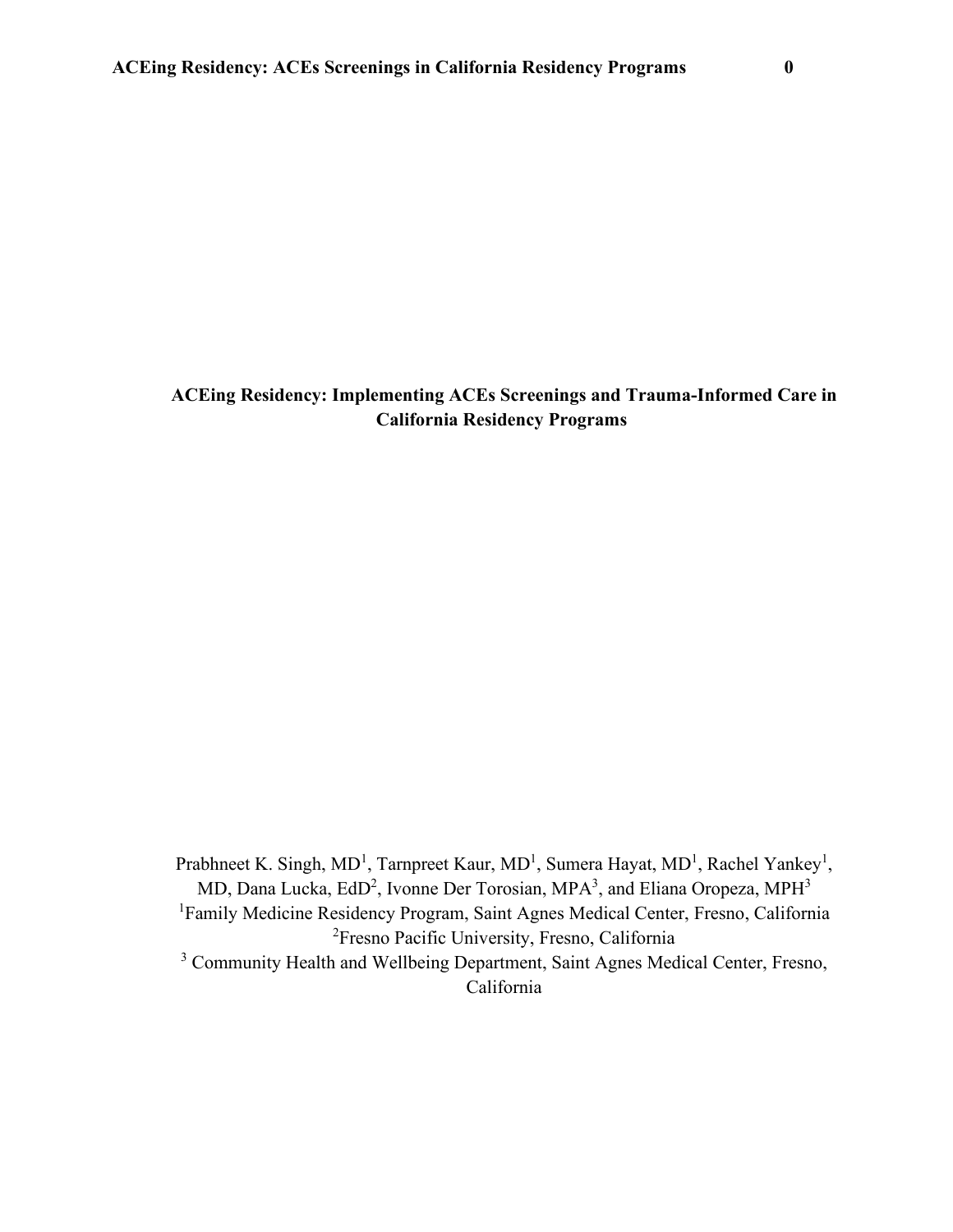#### **Abstract**

Research shows that California currently spends \$112.5 billion to treat the consequences of Adverse Childhood Experiences (ACEs), in what are known as ACE-Associated Health Conditions (Miller et al., 2020). Research indicates that individuals with six or more ACEs have a life expectancy about 19-20 years shorter than those without ACEs (Brown et al., 2019; California Department of Public Health [CDPH] & California Department of Social Services [CDSS], 2020). If the burden of ACEs can be mitigated early with supportive follow-up, there can be a significant improvement in the burden of chronic medical conditions in the California population. The Office of the California Surgeon General and the California Department of Health Care Services created a new statewide initiative entitled "ACE Aware" (www.acesaware.org) in response to this worsening situation.

In June 2020, Saint Agnes Medical Center's (SAMC) Community Health and Wellbeing Department launched an ACE Aware training and implementation program. In partnership with its Family Medicine Residency Program, this pilot program was launched to reduce the burden of chronic diseases in the patient population and create an interdisciplinary model that can be scaled to residency programs across California and later extended into other clinical settings. The SAMC model initially covered education on ACEs, toxic stress, Trauma-Informed Care, followed by formal training using "Becoming ACE Aware in California" and certification. Further refinement resulted in solutions and strategies for time management, necessary resources, and a streamlined process with the interdisciplinary team. This pilot program illustrates training around ACEs and Trauma-Informed care that can be implemented in California primary care residency programs to address this healthcare crisis. As this project matures, it will be expanded to other SAMC residency programs and all SAMC primary care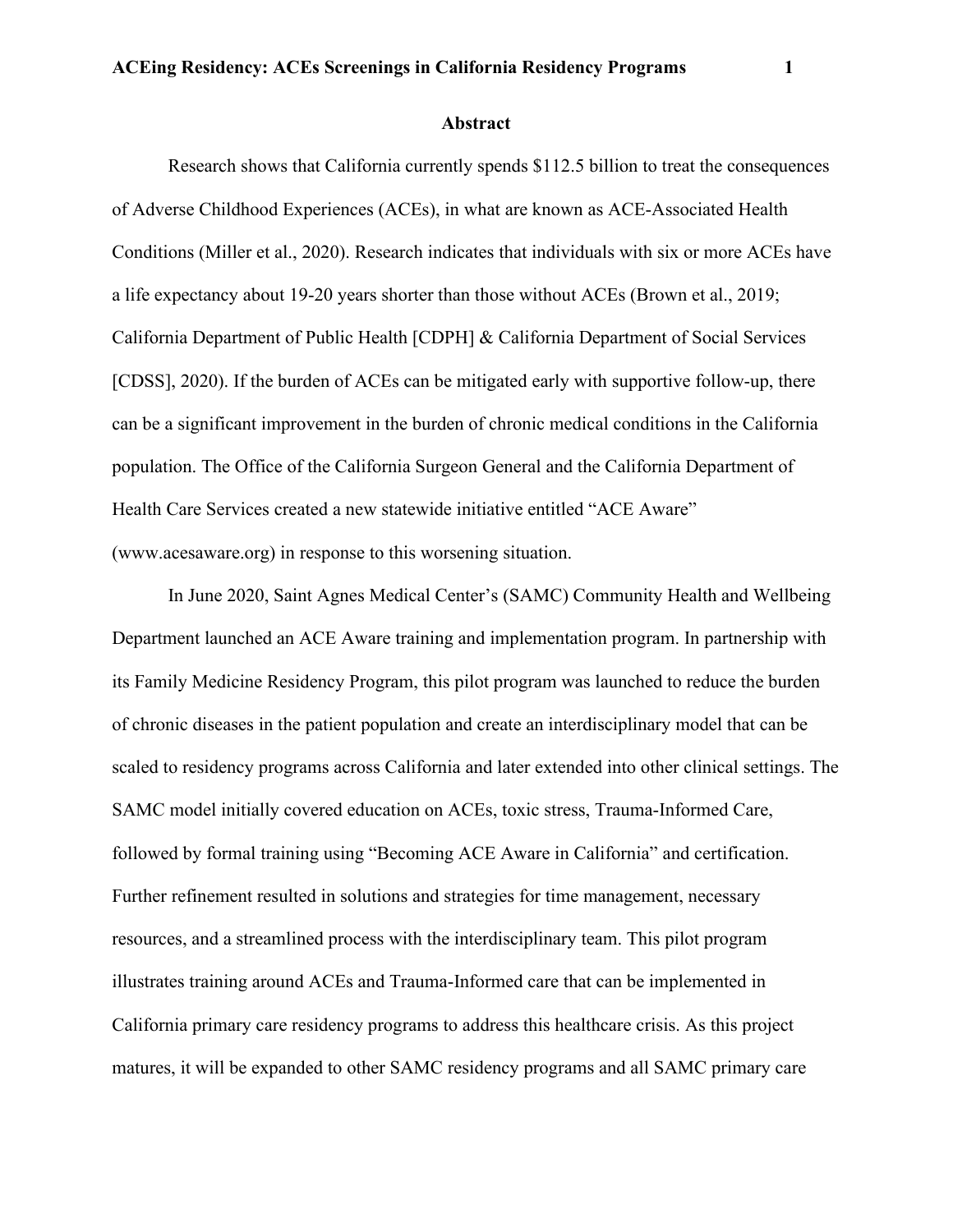offices. The benefits of the ACE Aware program can have a significant and positive mental, physical, and financial impact on communities throughout the State of California.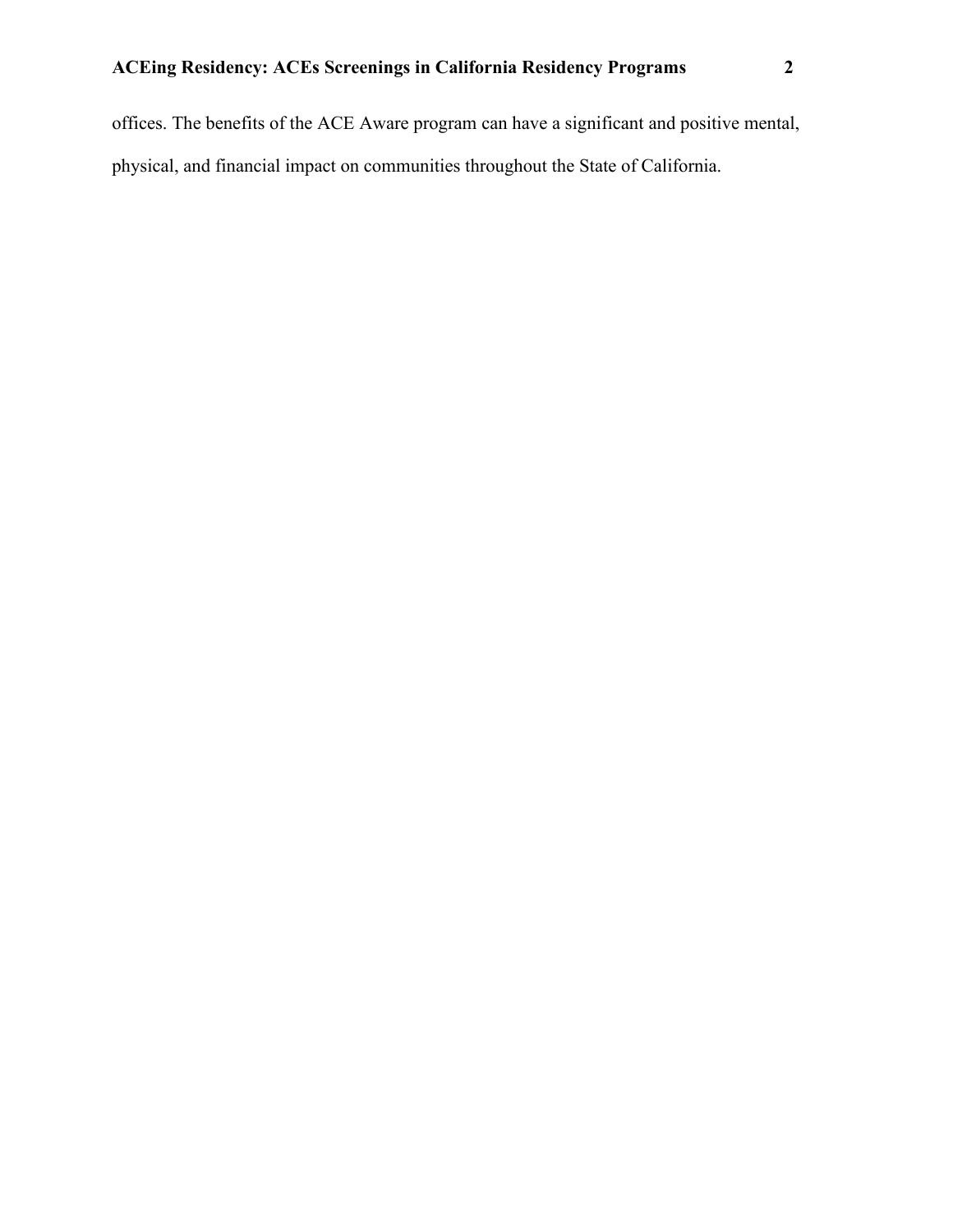# **The Problem: ACE-Associated Health Conditions and Related Challenges**

In January 2019, California Governor Gavin Newsom appointed California's first Surgeon General, Dr. Nadine Burke Harris, MD, who initiated, with the California Department of Health Care Services, an ACE Aware Initiative. This decision was based on the overwhelming research on Adverse Childhood Experiences (ACEs) induced toxic stress and their financial repercussions, with one study showing that California spends \$112.5 billion on treated ACE-Associated Health Conditions (Miller et al., 2020). The ACE Aware Initiative's goals were to promote screening, awareness, and interventions of ACEs to help mitigate this public health crisis. Healthcare providers can offer trauma-informed care and evidence-based toxic stress interventions to treat toxic stress in clinical practice.

The ACE Aware Initiative seeks to address this rapidly growing healthcare concern. Effective solutions are needed to provide consistent training, proper payment, streamlined clinical implementation, and full access/integration of vital resources.

### **Introduction and Background**

### **What are ACEs?**

A groundbreaking research trial published initially by Felitti, Anda, Nordenberg, Williamson, Spitz, Edwards, Koss, and Marks (1998), and later by the Centers for Disease Control and Prevention (2020), depicted a correlation between health conditions and 10 categories of adversities appearing during childhood, broken up into three broader categories, (abuse, neglect, and household challenges), which include:

1. Abuse:

- a. physical,
- b. emotional,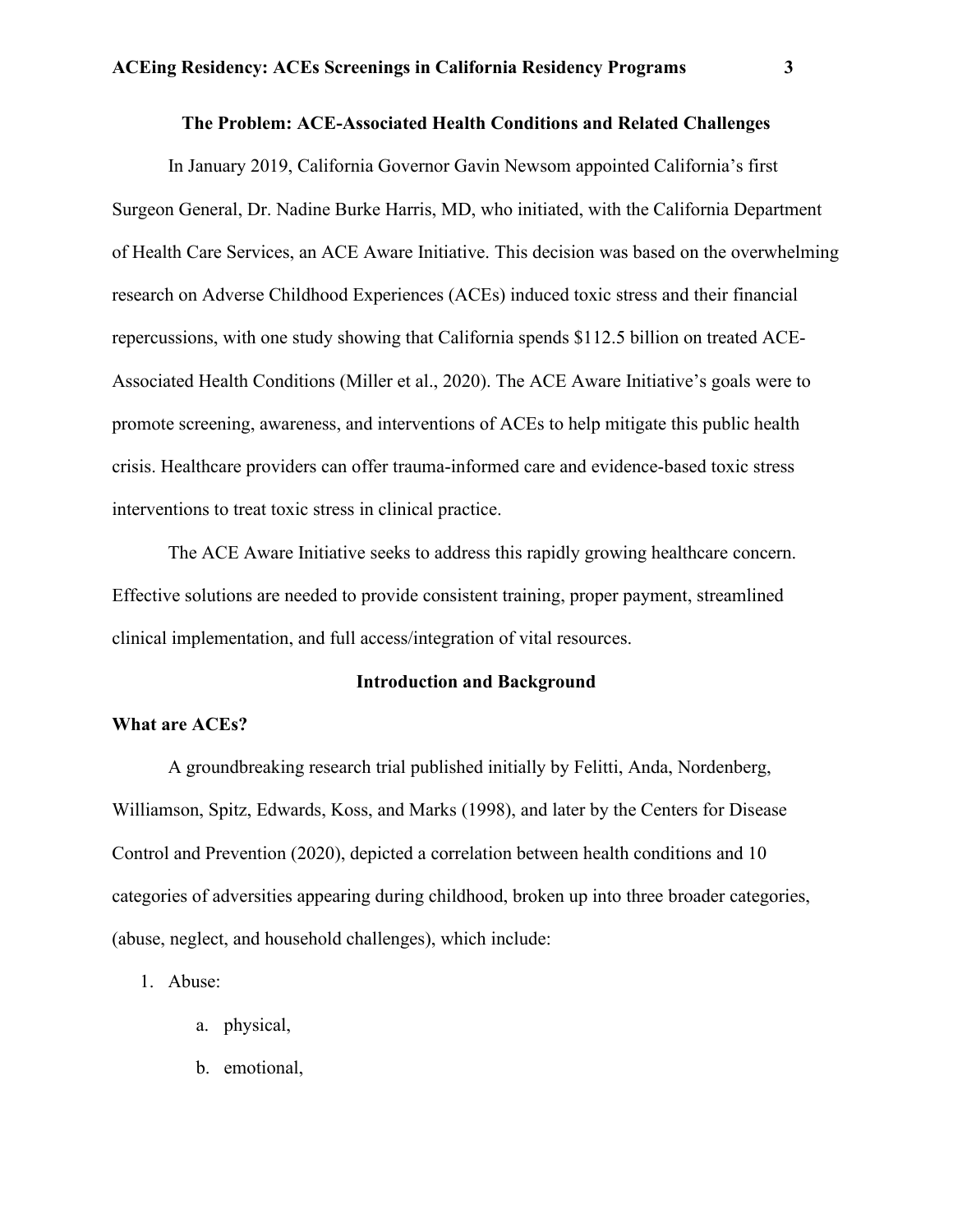- c. sexual
- 2. Neglect:
	- a. physical,
	- b. emotional
- 3. Household challenges:
	- a. growing up in a home/environment with incarceration,
	- b. mental illness,
	- c. substance abuse,
	- d. parental separation/divorce, or
	- e. intimate partner violence (Center for Disease Control and Prevention [CDC], 2020; Felitti et al., 1998).

Research indicates that ACEs have a dose-dependent association with nine of the ten most common causes of death, such as heart disease, cancer, and suicide attempts, as well as early mortality (Brown et al., 2009; CDC, 2021; Felitti et al., 1998; Waehrer et al., 2009). For those who experienced any of the above Adverse Childhood Events before the age of 18, the study showed a dose-dependent increase in health care issues later in life (Gordon et al., 2020). Additionally, the life expectancy of those that experience six or more of these ACE-Associated Health Conditions was shortened by 20 years (CDC, 2017).

| Cause of Death                     | Odds Ratio $(\geq)$ = 4 ACES compared to 0) |
|------------------------------------|---------------------------------------------|
| <b>Heart Disease</b>               | 2.1                                         |
| Cancer                             | 2.3                                         |
| Accidents (unintentional injuries) | 2.6                                         |

*Leading Cause of Death with ACEs Odds Ratio*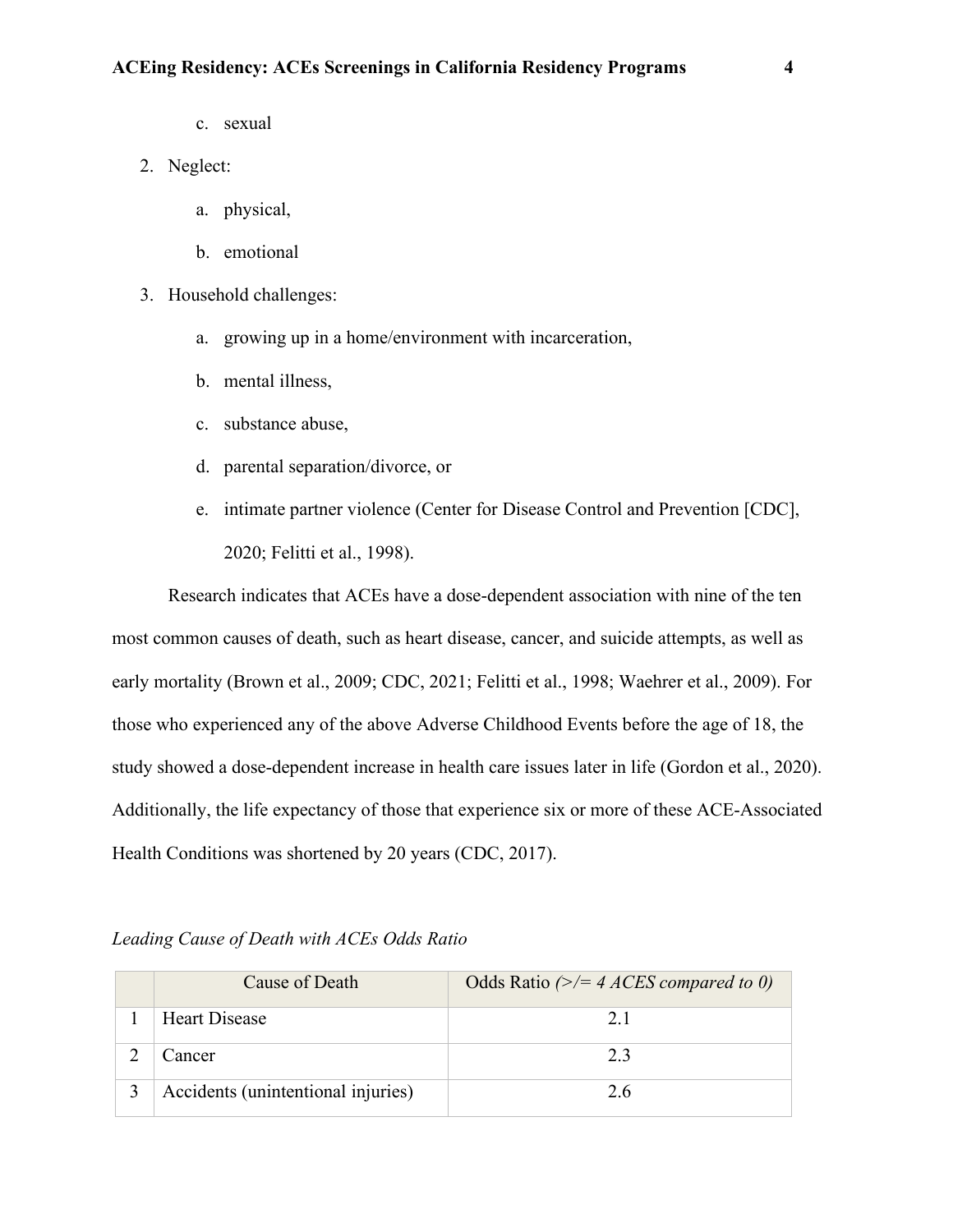| $\overline{4}$           | <b>Chronic Lower Respiratory Disease</b> | 3.1          |
|--------------------------|------------------------------------------|--------------|
| $\overline{\mathcal{L}}$ | <b>Stroke</b>                            | 2.0          |
| 6                        | Alzheimer's or Dementia                  | 11.2         |
| 7                        | <b>Diabetes</b>                          | 1.4          |
| 8                        | Influenza and Pneumonia                  | Risk Unknown |
| 9                        | <b>Kidney Disease</b>                    | 1.7          |
| 10                       | Suicide (attempts)                       | 37.5         |

*Note:* Figure 1 adapted from Leading Causes of Death in the U.S. Source of Causes of Death: CDC, 2017. Sources of odds ratios adapted from Hughes et al., 2017; Petruccelli et al., 2019; Center for Youth Wellness, 2014; Center for Youth Wellness, 2014; and Merrick et al., 2019.

Subsequently, research shows 62% of the population has experienced at least one ACE and about 16% have experienced four or more ACEs (ACE Aware, 2021a.; Anda et al., 2006; Dube et al., 2003; Merrick et al., 2018; Merrick et al., 2019). Additionally, those with lower income, in communities of color, the LGBTQ+ population, and other marginalized communities face these ACEs at much higher rates (Baglivio et al., 2014; Liu, 2018; Liu et al., 2019; Maguire-Jack et al., 2019; Merrick et al., 2018; Merrick et al., 2019). The CDC suggests that prevention of ACEs may reduce common illnesses, such as depression, by 21 million cases, heart disease by 1.9 million cases, and obesity by 2.5 million cases (CDC, n.d.).

# **Toxic Stress and its Relation to ACEs**

A growing body of literature is demonstrating that ACEs lead to increased health risk through the toxic stress response (Bhushan et al., 2020, p. xxviii). The National Academies of Sciences, Engineering, and Medicine (2019) defines toxic stress response as "The prolonged activation of the stress response systems that can disrupt the development of brain architecture and other organ systems, and increase the risk for stress-related disease and cognitive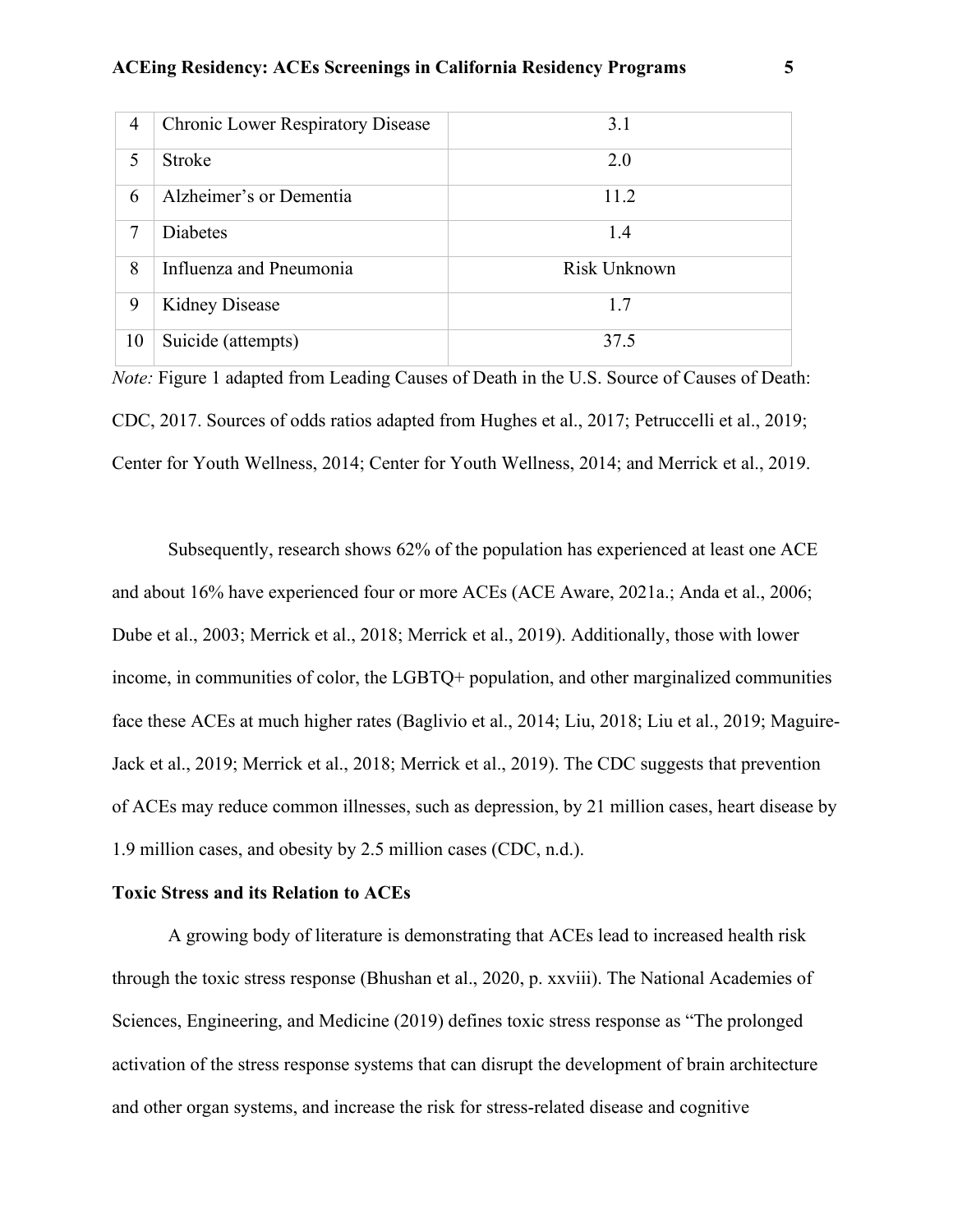impairment, well into the adult years… For children, the result is the disruption of the development of brain architecture and other organ systems and an increase in lifelong risk for physical and mental health disorders (p.14)." The development and perpetuation of toxic stress has been noted as creating ongoing effects that negatively impact social, mental, and physical health, both short and long term. Although this risk has not been stratified in the data, toxic stress response can be seen from infancy into adulthood as:

- Infancy: failure to thrive, growth delay, sleep disturbances, and/or developmental delay;
- School-Age Children: increased viral infections, asthma/atopy, pneumonia, and/or difficulties with learning/behavior;
- Adolescents: somatic symptoms (i.e., headaches), high-risk behavior (including teen pregnancies, STDs, substance abuse) and/or mental health disorders; and
- Adults: the 10 most common health problems; anxiety, depression, PTSD, substance abuse, chronic pain, cardiovascular disease, stroke, COPD, diabetes, and cancer (Bhushan et al., 2020; Brown et al., 2009).

If one examines five of the ACE-Associated health conditions (cardiovascular disease, COPD, depression, asthma, and arthritis) with associated health risk factors (lifetime smoking, heavy drinking, and obesity), the annual total cost of these health-related impacts of ACEs in California is \$112.5 billion U.S. dollars. The direct healthcare expenditures (about \$10.5 billion), coupled with the cost in disability and/or years of productive life lost is estimated at a staggering \$102 billion (Burke et al., 2020).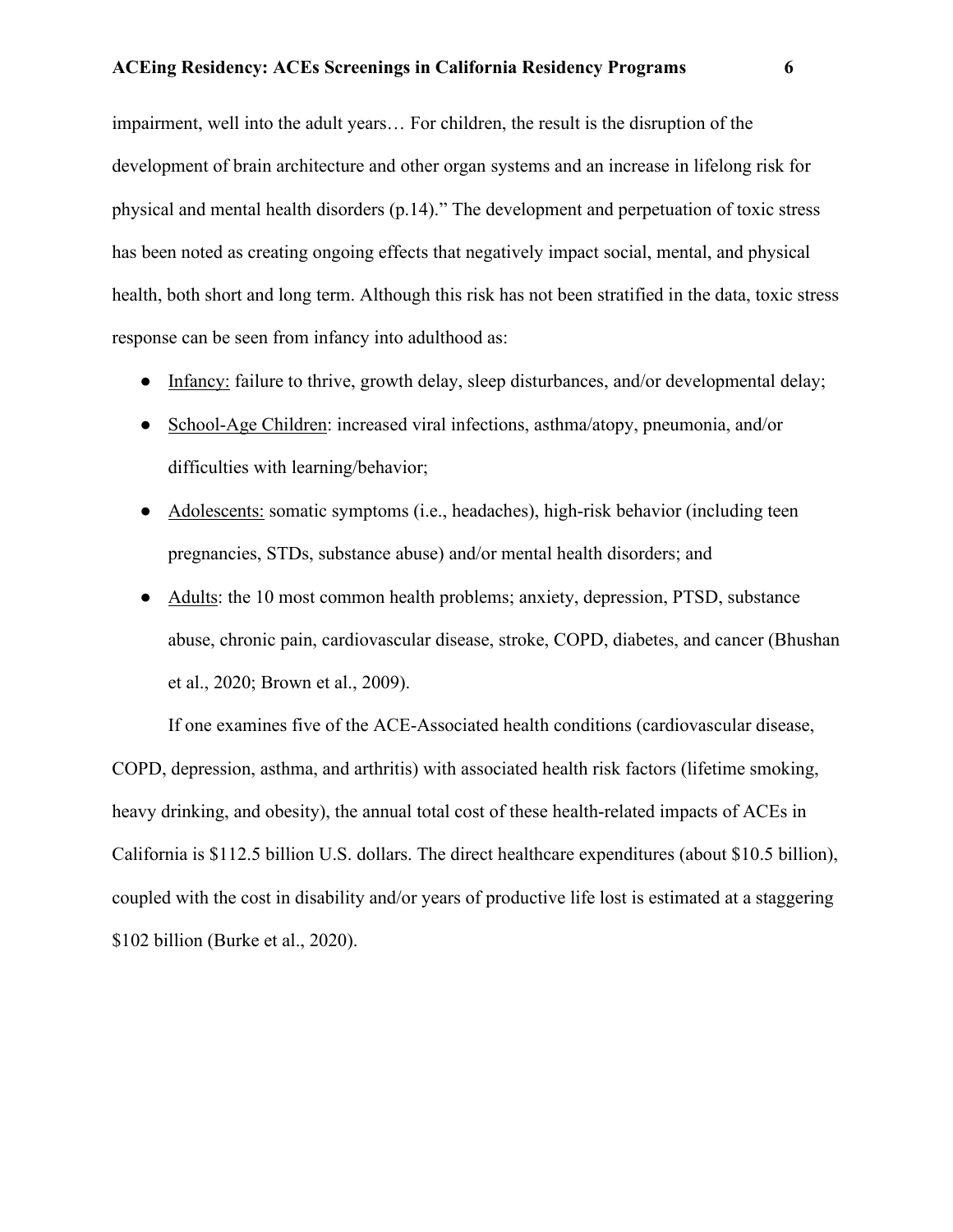# **The Benefits of Trauma-Informed Care**

Trauma-Informed Care is a framework of recognizing signs, symptoms, and risks from trauma to better support the patients experiencing toxic stress/ACEs (Bhushan et al., 2020; Substance Abuse and Mental Health Services [SAMHSA], 2014). This framework involves:

- Understanding the prevalence of trauma and adversity and their impacts on health and behavior;
- Recognizing the effects of trauma and adversity on health and behavior;
- Training leadership, providers, and staff on responding to patients with best practices in trauma-informed care;
- Integrating knowledge about trauma and adversity into policies, procedures, practices, and treatment planning; and
- Avoiding re-traumatization by approaching patients who have experienced ACEs and/or other adversities with non-judgmental support (ACE Aware, 2021b).

This Trauma-Informed Network of care encompasses a multidisciplinary team of welltrained physicians, community health workers, among other necessary members who offer understanding, support, and use collaborative approaches to incorporate the trauma into healing/care plans. The overarching goal of Trauma-Informed Care is to avoid re-traumatization by offering a supportive, nonjudgmental environment (ACE Aware, 2021b). This network of care provides "evidence-based buffering supports that help regulate the stress response" including supportive relationships, quality sleep, balanced nutrition, physical activity, mindfulness practices, experiencing nature and mental healthcare (Ace Aware, 2021a).

To sustain a healthcare facility that responds to and incorporates this Trauma-Informed Care, it is important for providers and staff members to have knowledge of ACEs, understand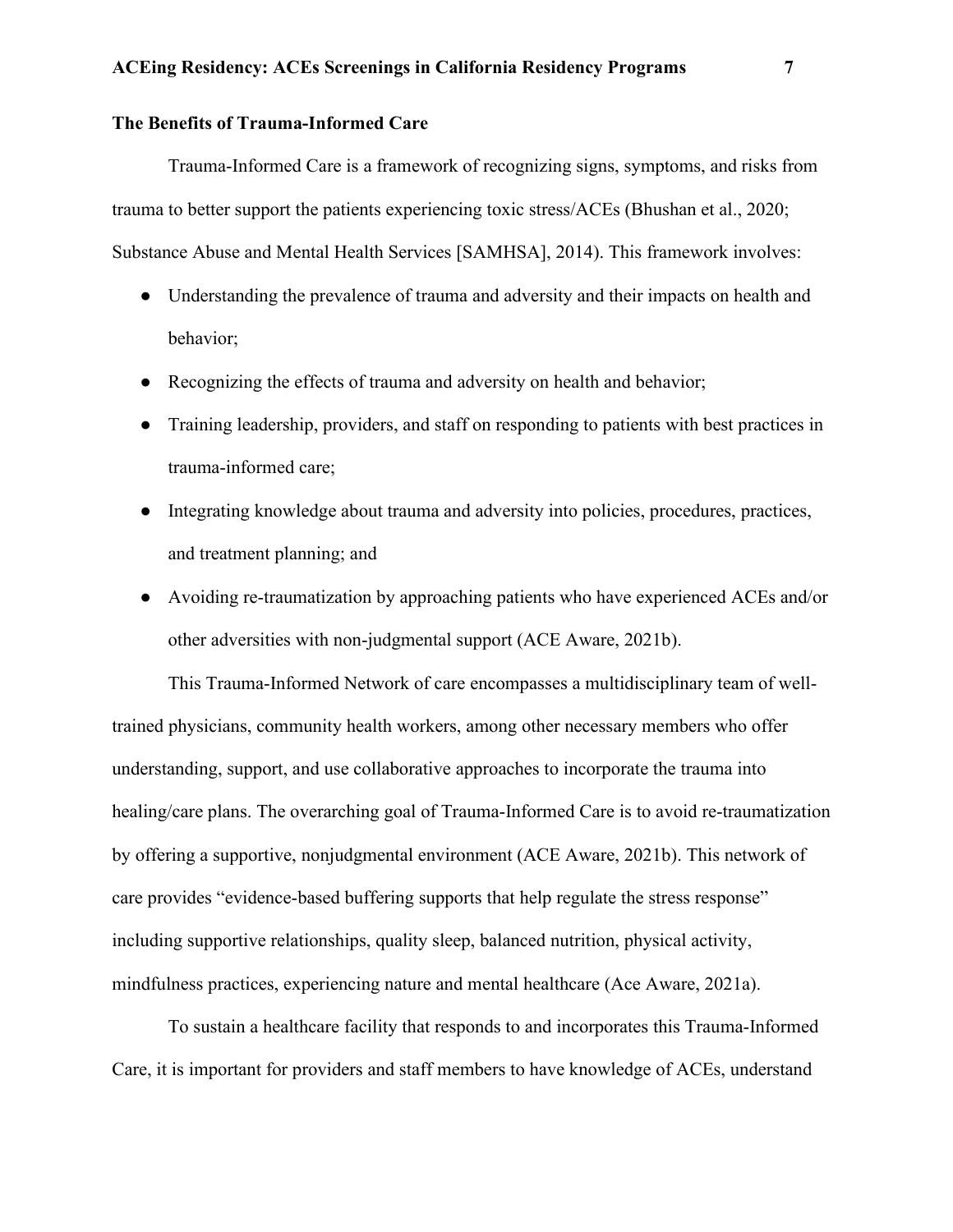their relationship to toxic stress, and be adequately trained (with documentation) to help streamline the best possible treatment options for patients. Interestingly, having experienced ACEs does not mean that a person will have a toxic stress response. In fact, if acted upon correctly, toxic stress may be avoided and patients who suffer significant ACEs may still overcome their predispositions to adverse health events later in life.

### **ACEs Training**

The *Becoming ACE Aware in California* (https://training.acesaware.org), part of the California Surgeon General's ACE Aware Initiative, is a two-hour online training that providers and staff can complete on their own time covering general education on ACEs, toxic stress, and Trauma-Informed Care, as well as Medi-Cal payment requirements and schedules. Further, the training explains the various screening forms available for different age groups, and the recommendation that adults over the age of 18 should be screened once before the age of 65 and children be screened annually. These recommendations and payment criteria also provide motivation for training as it allows providers to be reimbursed for their work. The training is well-established and meets the needs of providers and staff.

# **Why ACE Aware Matters to Family Medicine Residency Programs**

In Family Medicine, the scope of practice includes babies and children, who developmentally are most affected by social determinants of health, and who may also be suffering from ACEs. If these ACEs are not identified and go untreated, they could lead to undiagnosed toxic stress , which could negatively impact the patient and their offspring's future health including the risk of vertical transmission of toxic stress, and increased healthcare utilization (Bhushan et al., 2020). Caring for the whole family allows Family Medicine physicians a unique perspective on how adverse childhood events can impact the entire family,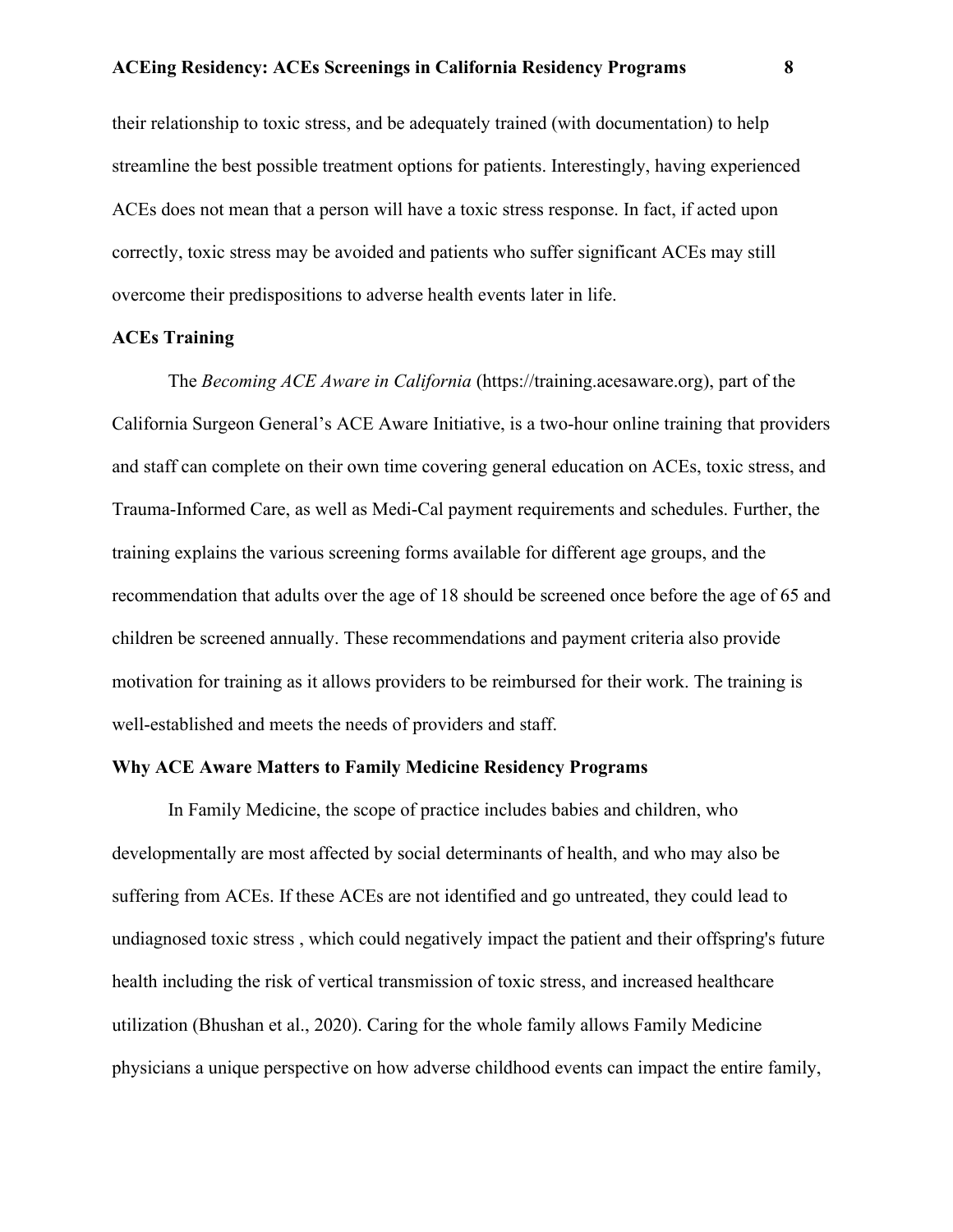as well as the community they live in. In addition to the annual ACEs screenings available for children, Family Medicine providers can also offer a one-time screen for their adult patients. Screening adults help Family Medicine physicians better understand the root causes for certain chronic conditions that the patients' experience, such as depression, diabetes, heart disease, chronic lung disease, obesity, among others. It also allows the opportunity to develop patientcentered care plans that incorporate traditional medical treatment, trauma-informed care, and holistic treatment modalities.

Incorporating ACE Awareness training and screenings into a Family Medicine Residency program ensures proper training of new physicians, enabling them to focus on preventative care and interventions that could help treat these chronic conditions from the root causes. Screening younger patients allows the implementation of Trauma-Informed Care at an earlier age, which could help provide resources, support, understanding, and ultimately help prevent the chronic negative ACE's related effects. (ACE Aware, 2021b). If enacted correctly, this could have a lasting impact on our approach to patient and disease management.

### **The SAMC Response: Developing the Solution**

In response to the California ACE Aware Initiative, in June of 2020, Saint Agnes Medical Center (SAMC) in Fresno, California, was selected to be a part of the ACE Aware Initiative Grant to help promote knowledge of, and eventually, screening, intervention, and prevention of the long-term effects of ACEs and toxic stress. Several locations in Fresno County were selected considering the California Department of Public Health's research indicating the population of Fresno County has a greater percentage (18%) of residents that suffer from greater than four ACEs, as compared to the state average of 16% (Population Reference Bureau, n.d.).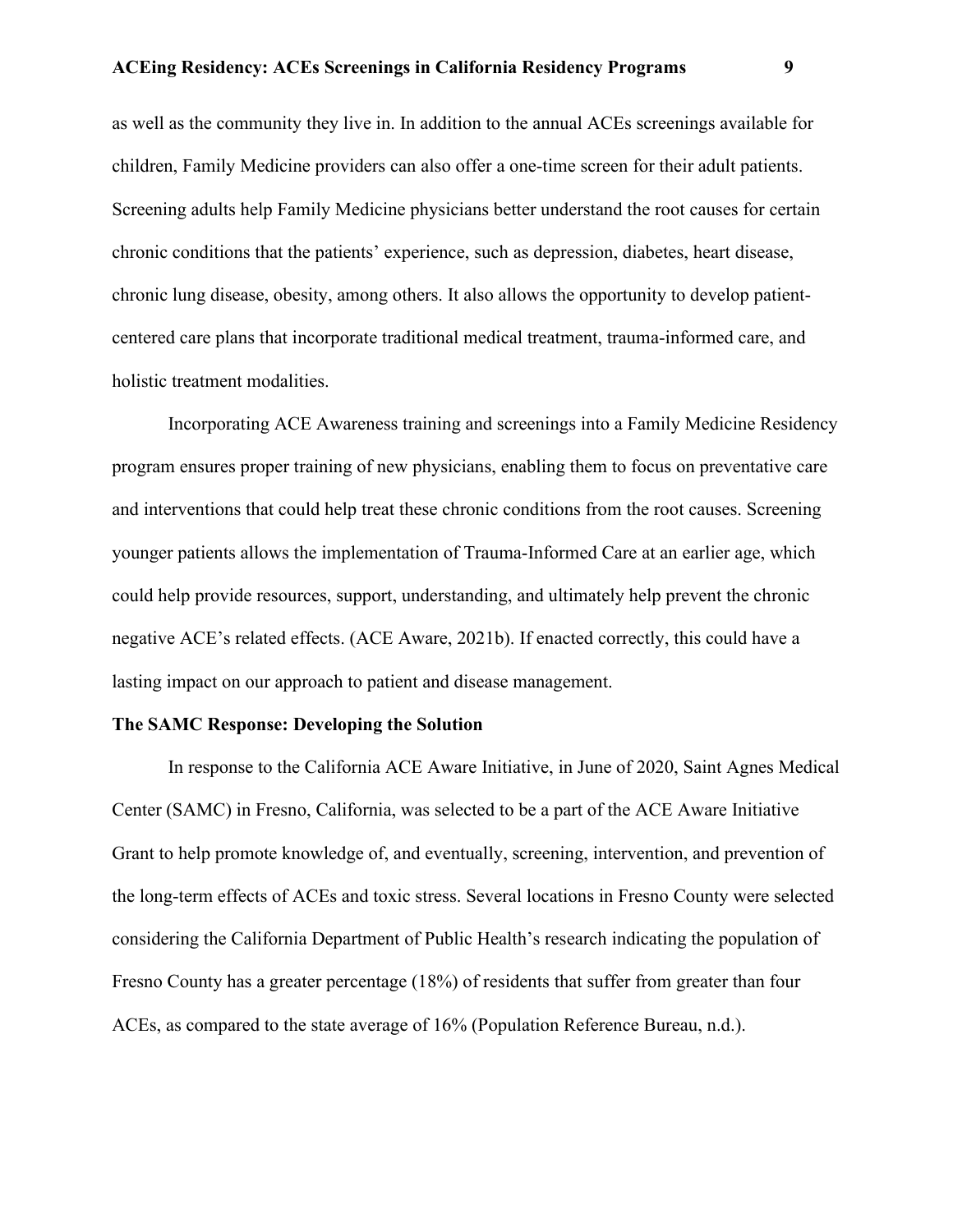The SAMC Family Medicine Residency program, a growing physician training program seeing patients of all ages "from the cradle to the grave," was deemed the most appropriate partner to implement ACEs screenings into their day-to-day practices. Further, Graduate Medical Education leaders at SAMC saw ACEs Aware as an asset to residency training.

Other residency programs regionally, such as UCSF Fresno Pediatrics, have also taken initiatives to increase awareness of ACEs, pilot ACEs screening protocols, and provide training. Additionally, ACEs training is being provided to other medical providers in Fresno County, with the goal being to link patients to resources and to inform all physicians of the resources available.

### **Solution: A Training Model for Residents and Attendings**

Although ACEs and their potential impact have been known for over two decades and physicians are increasingly aware of their detrimental effects on patient health outcomes, healthcare systems struggle to train physicians on how to appropriately implement a screening and treatment method into their medical practices.

When the ACE Aware Initiative was brought to SAMC, an interdisciplinary group of physicians and community health resource providers formed the ACE Aware Committee and worked to provide consistent training of staff and providers, while addressing the main barriers such as proper payment, streamlined clinical implementation and full access and integration of vital resources. The ACE Aware Committee serves as a guiding coalition which provides "the right composition, level of trust, and shared objective" (Kotter, 2012, p. 54). Building a formidable team with internal champions is essential in implementing change in a large organization like SAMC. After careful consideration, ACE Aware Champions were selected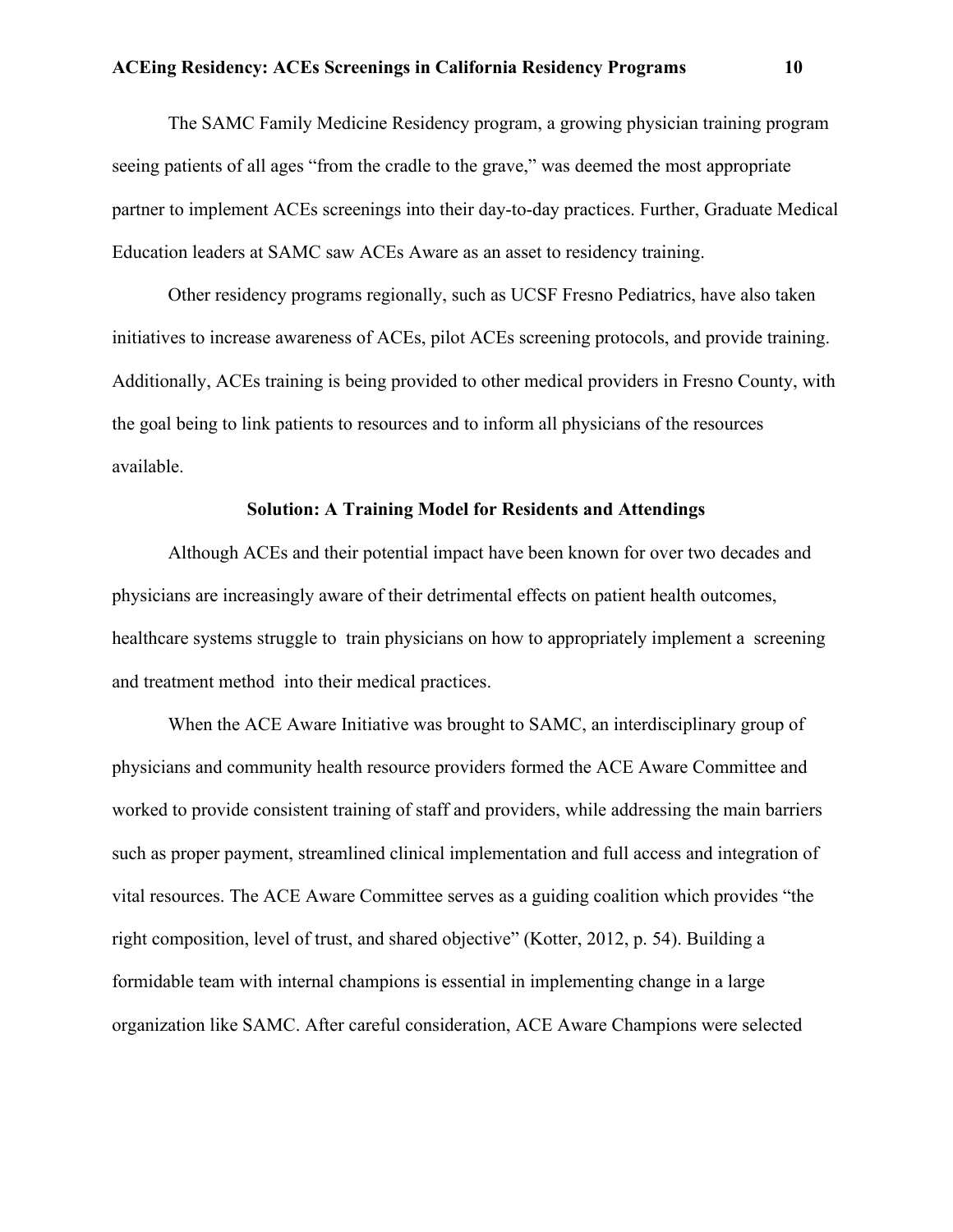from the Family Medicine residents to work collaboratively to design and lead this ambitious project towards completion.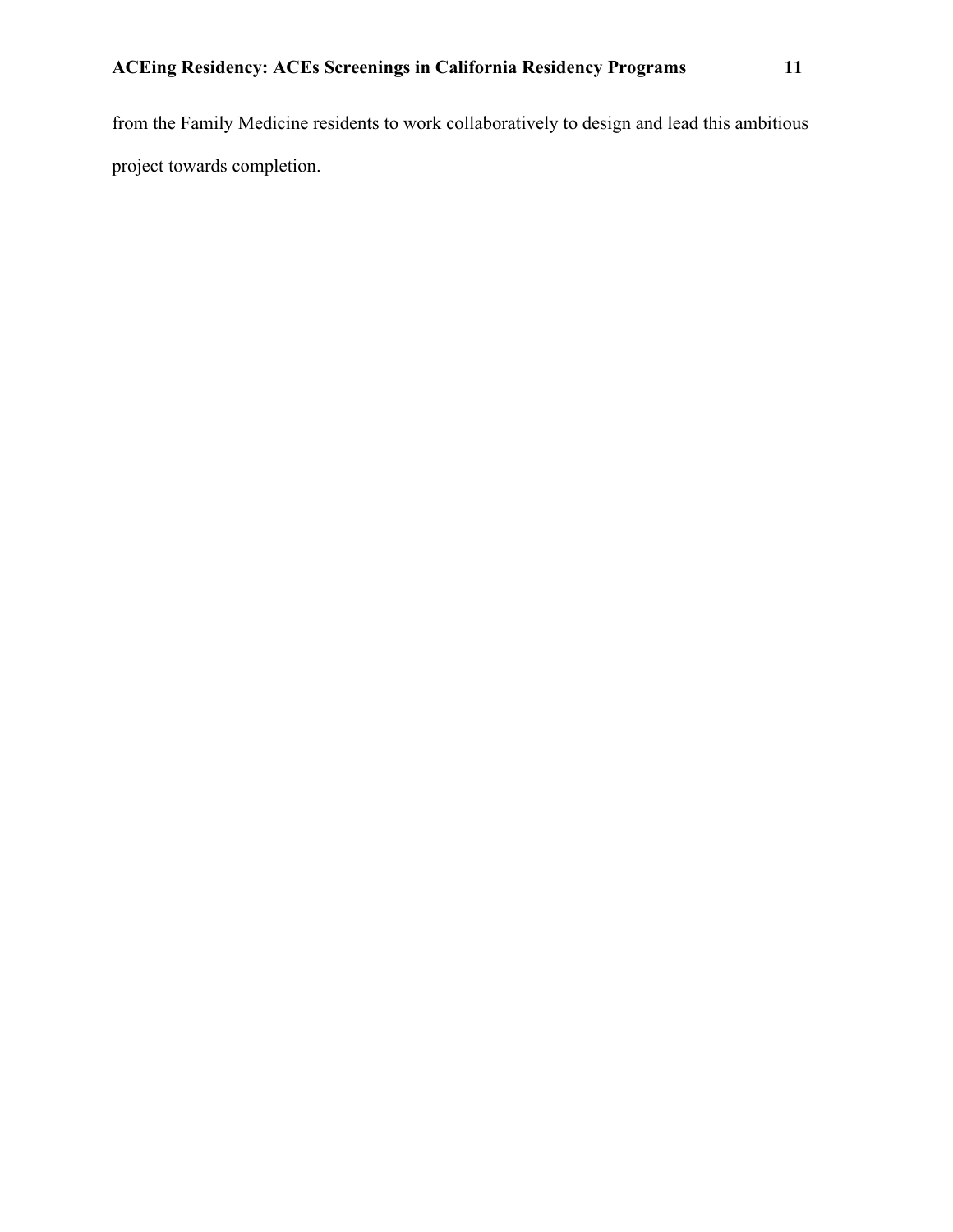# **Training Model and Addressing Barriers**

# *Identifying Participants and Timing*

The first tasks at hand were to (1) identify those to be trained and who would actually be screening; (2) assess baseline knowledge regarding ACEs and Trauma-Informed Care; (3) understand the learning preferences for uniform training using ACE Aware Online training; and (4) track and monitor trainees who self-attested (found at https://www.acesaware.org/learnabout-screening/billing-payment/request-attestation-data) to meet the goal of 90% provider training number by May 30, 2021. The main goal was to implement ACEs screening in the Family Medicine Clinic by the academic year beginning July 1, 2021.

Of note, the initial goal based on the ACE Aware Committee's progress was to start screenings on August 1, 2021. As the Family Medicine program grew with an additional eight residents and two new clinic faculty, new deadlines were made to strive for 100% of residents and clinical faculty to be trained by August 15, 2021. This goal was met and currently the Family Medicine program is working on fully training the Medical Assistants (MAs) and other ancillary staff to help implement Trauma-Informed Care. Although the initial implementation of screenings in the clinic was slated for August 1, 2021, given unforeseen hurdles discussed later in this document, the date was changed to October 1, 2021.

# *Training on ACEs and Trauma-Informed Care*

Training was launched first with the Family Medicine clinic providers and staff. This included 16 existing residents, their attending physicians (also referred to as faculty), the MAs and front desk staff. Each of these providers is involved in direct patient communication and care. A second round of training was needed when the new class of residents, eight in total, arrived in July 2021. This second round of training also included two new faculty members.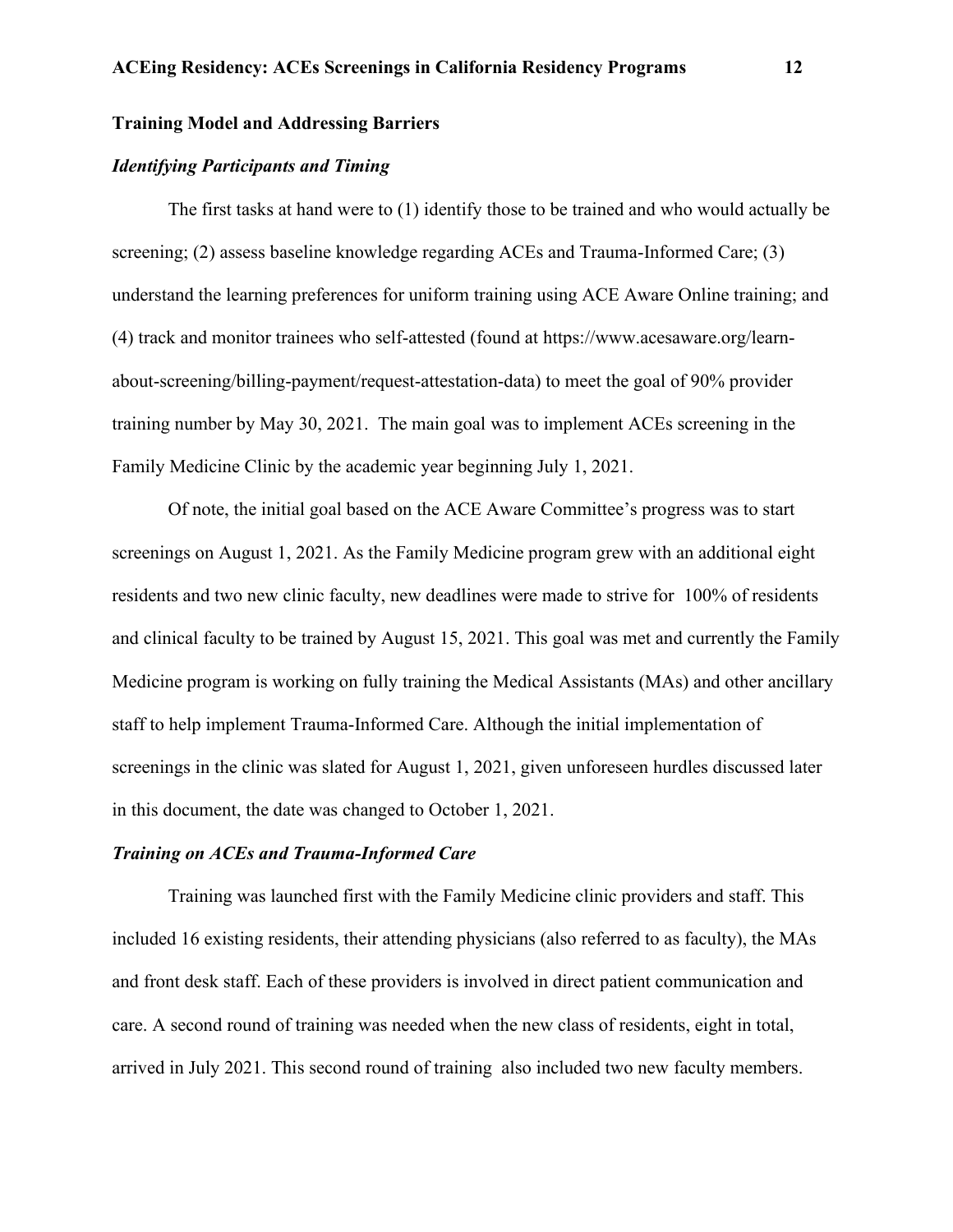# *Pre-Training Assessment and Analysis Regarding ACEs and Trauma-Informed Care*

Each attending, resident physician, MA, and staff member within SAMC had a different background or baseline knowledge regarding ACEs: some were completely unaware, some were aware but were not trained, and a few had previously been trained. To assess the foundation or baseline knowledge prior to training, a pre-training questionnaire (also referred to as survey) was designed to be given to all trainees. The brief 10 question survey covered basic knowledge expected to be accomplished from training. To encourage compliance with completion of the pre-training survey, a gift card was offered as a prize for completion within the initial group of participants. The gift card was a motivating factor, as it allowed us to reach a total of 27 total respondents: six staff members, four attendings, three MAs, and 14 residents. Two residents, the ACE Aware Champions who helped create the survey, were excluded from the respondents. Out of the 27 respondents, 20 (74%) individuals had not started or completed the ACE Aware Training. A second training series was conducted with eight new resident physicians in July and August of 2021, as well as two new clinical faculty.

After nine months of training, which included 100% of our residents and faculty, 37 respondents participated in the pre-survey questionnaire. This included residents, attendings, and staff members. Out of those, eight (26.2%) individuals had previously been trained in ACEs. Out of those who responded, 31 (83%) individuals could name ACEs (Adverse Childhood Experiences) but only 13 (35%) of them knew the true extent of the number of people affected (62% of the population with at least one ACE and 16% with four or more ACEs). Only 10 (27%) individuals knew the correct cut off for when ACEs should be experienced to screen positive (18 years or younger).

The pre-training questionnaire given at the start of training also served the dual purpose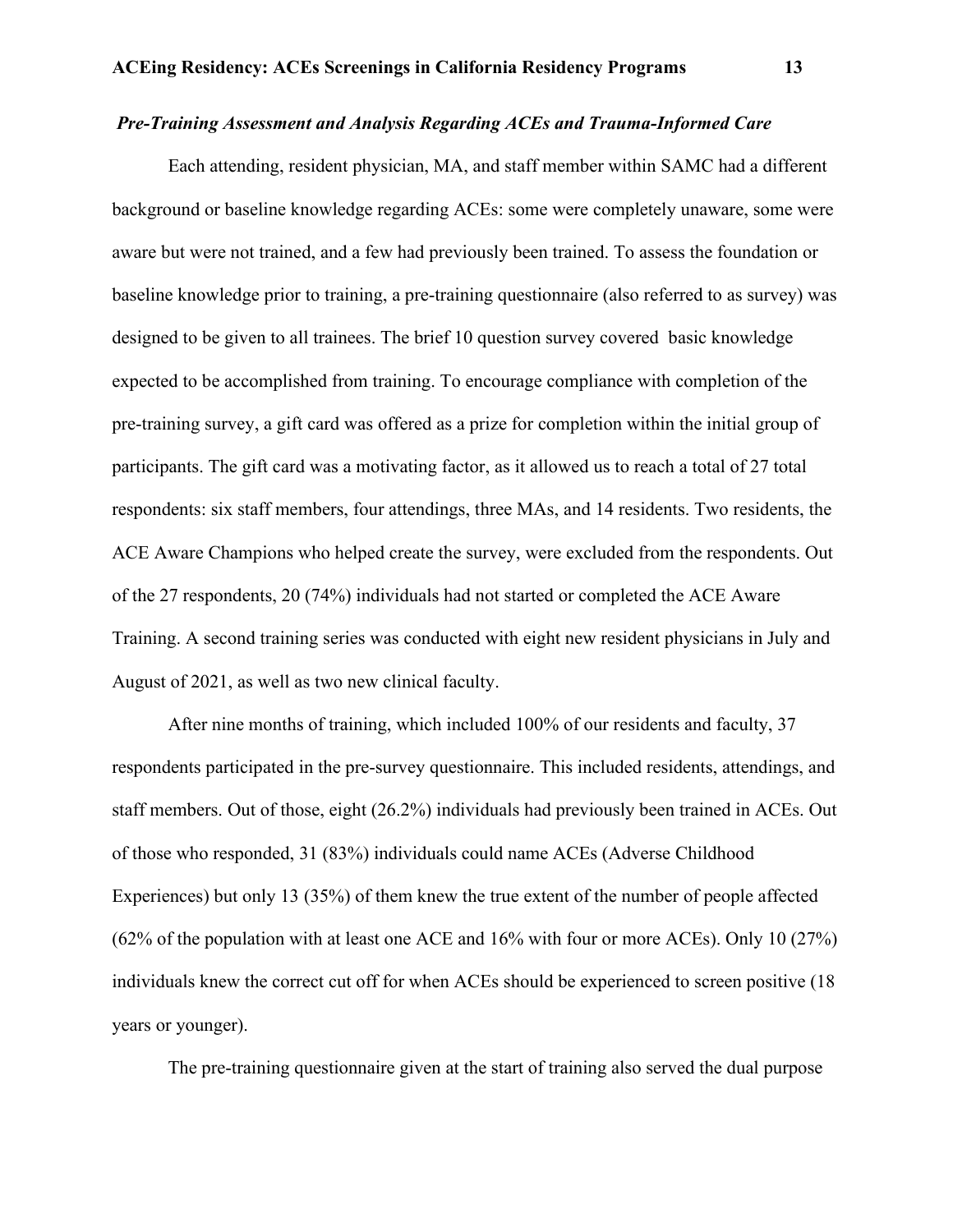of bringing awareness of ACEs to those previously unaware and helping trainees focus on the most significant features of training.

# *Training: Creating Equal Opportunity for all Providers*

Within our pre-training questionnaire, questions were added regarding individual learning preferences. The residents and faculty surveyed indicated a preference for a hybrid (combination of in-person and online) lecture format for future ACE Aware meetings. With this information, a date was selected for when the greatest number of residents would be available for the online lecture, during academic half-day. The online method was chosen for this lecture as in person restrictions were in place due to COVID-19. Faculty were notified in advance of the date and time of online training, to ensure greater participation.

A concise 30-minute PowerPoint presentation, standardized from the ACE Aware Initiative and website, was created, and presented online that explained how best to complete the online training. The residents and faculty members, if available, were provided with a designated two-hour period to complete training. Everyone was requested to self-attest to certification on the website at the completion of training. These numbers were tracked on the online database until all the physicians had completed attestation. Faculty and residents who were unable to attend the online half day didactic session were given a mandatory deadline (May 30, 2021) by the Family Medicine Program Director to complete the training with self-attestation.

### *Training: Incoming Residents and Faculty*

After meeting our initial training goal on May 30, 2021, the ACE Aware Champions, along with the ACE Aware Committee, brainstormed how to train the additional residents and faculty starting on July 1, 2021. Given the time constraints presented by resident orientation, the eight new residents (interns) were divided into two groups of four and were scheduled to meet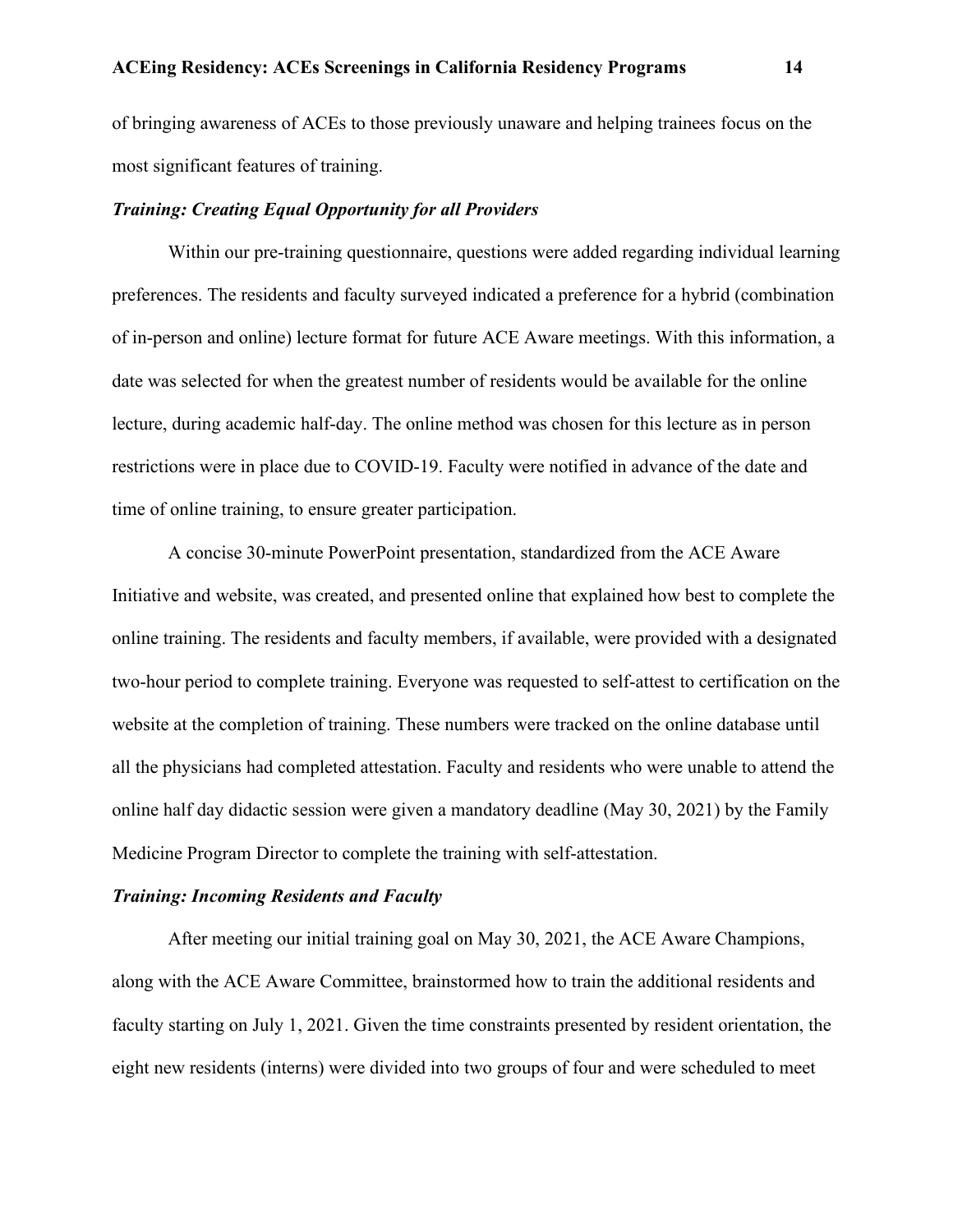with a designated ACE Aware Champion for a 30-minute PowerPoint Presentation, then were given two to three weeks from that date of the presentation to complete the online training. The presentations occurred on July 15, 2021, and July 29, 2021. These interns were expected to complete training by August 12, 2021. In the interim, the ACE Aware Champions ensured that the two new clinic faculty were fully trained and self-attested. The program was able to meet our 100% training and self-attestation goal on August 15, 2021.

# *Post-Training Assessment and Analysis*

Before ACEs screening could begin at the clinic site, assurances needed to be made that all physicians who completed their training did so thoroughly. To assess uniformity of understanding, the post-training questionnaire was administered repeating the same questions as the pre-training questionnaire. Given the fact that not all faculty or residents completed the training on the same day, despite our efforts, the post-training response rate was much less than the pre-training response rate. Further, the numbers were skewed in that the MAs and front desk staff had not yet completed their formal training and, as such, were not asked to complete the post-training questionnaire. With this understanding, the percentages cannot be accurately compared from the pre-test data and are offered anecdotally.

All trainees were asked to complete the post-training questionnaire and, out of the 36 residents and faculty trained, only 14 completed the post-training questionnaire (100% of the respondents were resident physicians). Out of these responses, 14 (100%) had knowledge of ACEs as Adverse Childhood Experiences (up from the originally observed 82%). There was also an increase in the respondents' understanding of the impact of ACEs on our population (up to 56% from 34%) and 11 (78.6%) of respondents knew the benefits of Trauma-Informed Care, as compared to the 67.6% in the pre-training questionnaire. Although the survey results did not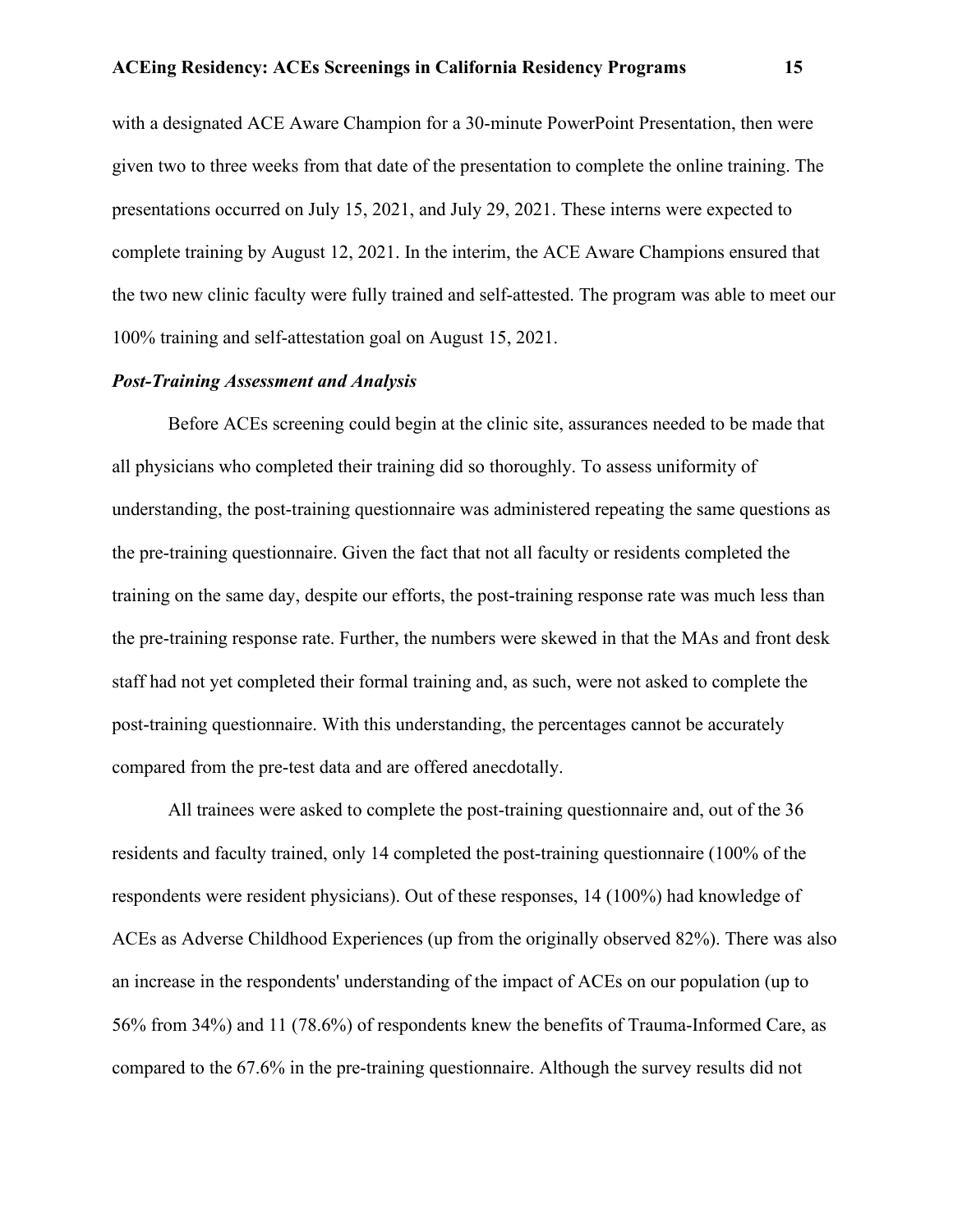show the degree of improvement predicted, knowledge increased across the board. The results also illustrated that the lecture followed by online training format was beneficial in increasing baseline knowledge.

# *Barrier: Clinical Payment*

One of the earliest issues encountered was in the discussion of implementation of screening in the 2021-2022 academic year with clinical payment. Payment for ACEs screening provides an incentive to providers, so they can incorporate screening into their time with patients. As of January 1, 2020, Medi-Cal will reimburse certified clinical providers for ACEs screening. For the residents to screen for ACEs, all their attending physicians billing would need to be certified. To accomplish this task, a mandate was issued by the Program Director to complete training and self-attestation no later than May 30, 2021. By making certification mandatory, the clinics could be assured no gaps would occur in Medi-Cal payment once the screenings became implemented in our clinics. As of August 15, 2021, all clinic faculty (including the two new faculty) are trained, attested, and able to code for ACE screenings in the clinic.

# *Barrier: Community Health Care Resources and Clinic Implementation*

When the ACE Aware Initiative began at SAMC, the goal was to implement the screening on August 1, 2021. The ACE Aware Committee also worked to hire a Community Health Care worker who would be physically in the clinic to streamline the referral process, so patients could be offered further assistance, resources, and appropriate intervention. However, the team faced an unforeseen problem when the Community Health Worker for the clinic resigned soon after hiring.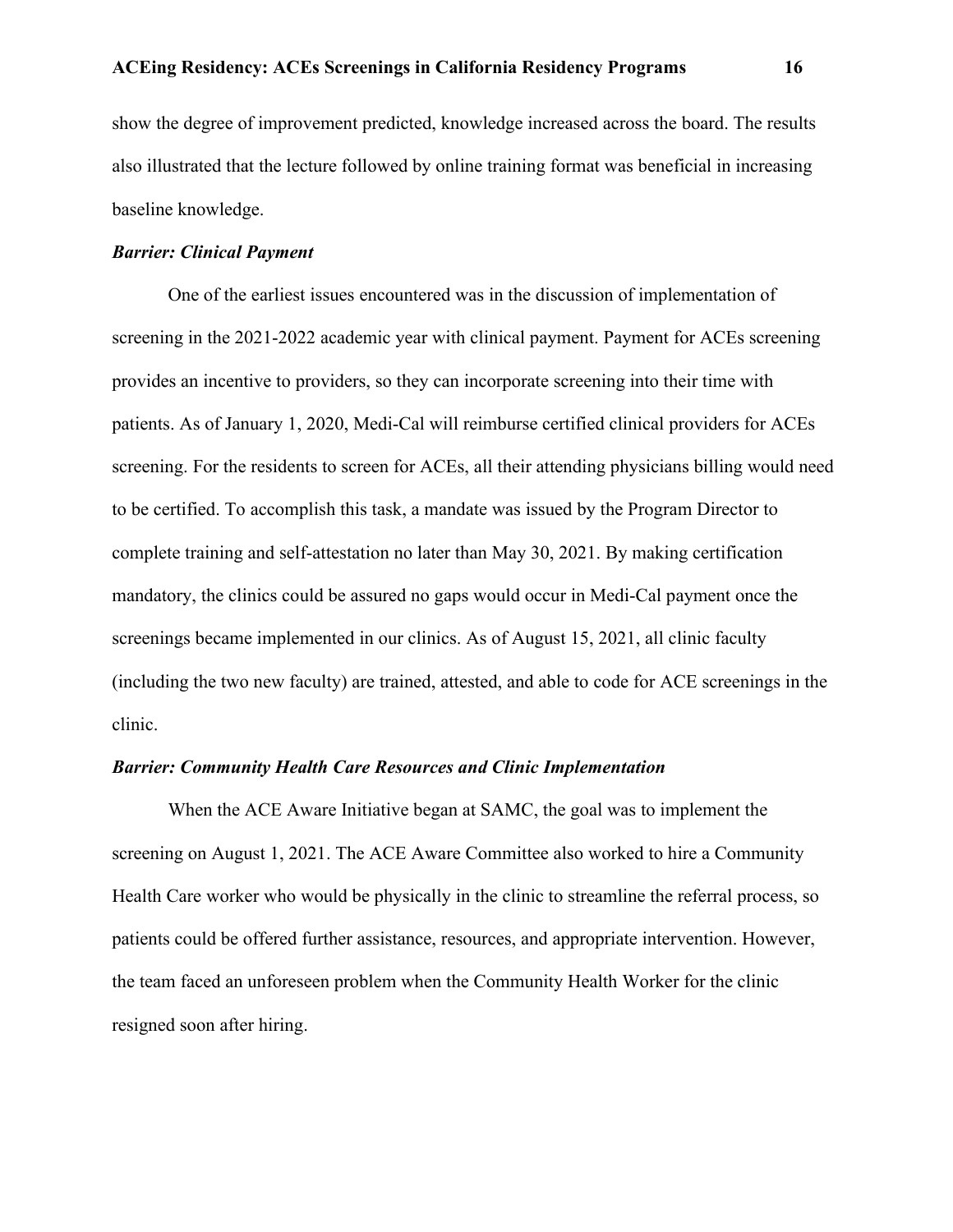Implementation barriers occurred throughout this process. The biggest barrier was, and still is, attributed to COVID-related restrictions which resulted in planning and implementation delays. Due to COVID-related matters, such as quarantining, certain staff members were not available when needed to complete the training in a timely manner. Like other medical facilities, the surge in Fresno County COVID infections resulted in staff members being directly exposed. Further, the clinic itself has also witnessed high staff turnover, specifically the MAs, due to COVID and financial issues.

Adding to the complications, the clinic site transitioned to an electronic check-in process with hopes that the ACE Awareness Screening Questionnaire would be provided in advance of an appointment. Although there were delays, the uploading of the electronic versions of the questionnaire was a success during brief piloting attempts in August and September 2021.

The current plan moving forward is to have the questionnaire administered during annual well-child visits and a one-time annual adult physical using three different forms: ACE Questionnaire for Adults; PEARLS (Pediatric ACEs and Related Life Events Screener) for parents/caregivers; and PEARLS Teen Self Reporting forms. These screening forms are administered to adults (ages 20-64), children (ages 0-11), and teenagers (age 12-19), respectively. Epion was selected as the digital patient platform to allow patients to access and prefill forms prior to their scheduled visit. During well-child visits and annual exams, the resident physicians will score the pre-completed questionnaire and provide referrals to our Community Health Hub, which already receives electronic copies of these ACEs questionnaires through Epion, to provide the necessary resources. The Saint Agnes Health Hub is a program that connects at-risk, underserved, vulnerable patients and community members to health and social services resources in an effort to improve health outcomes.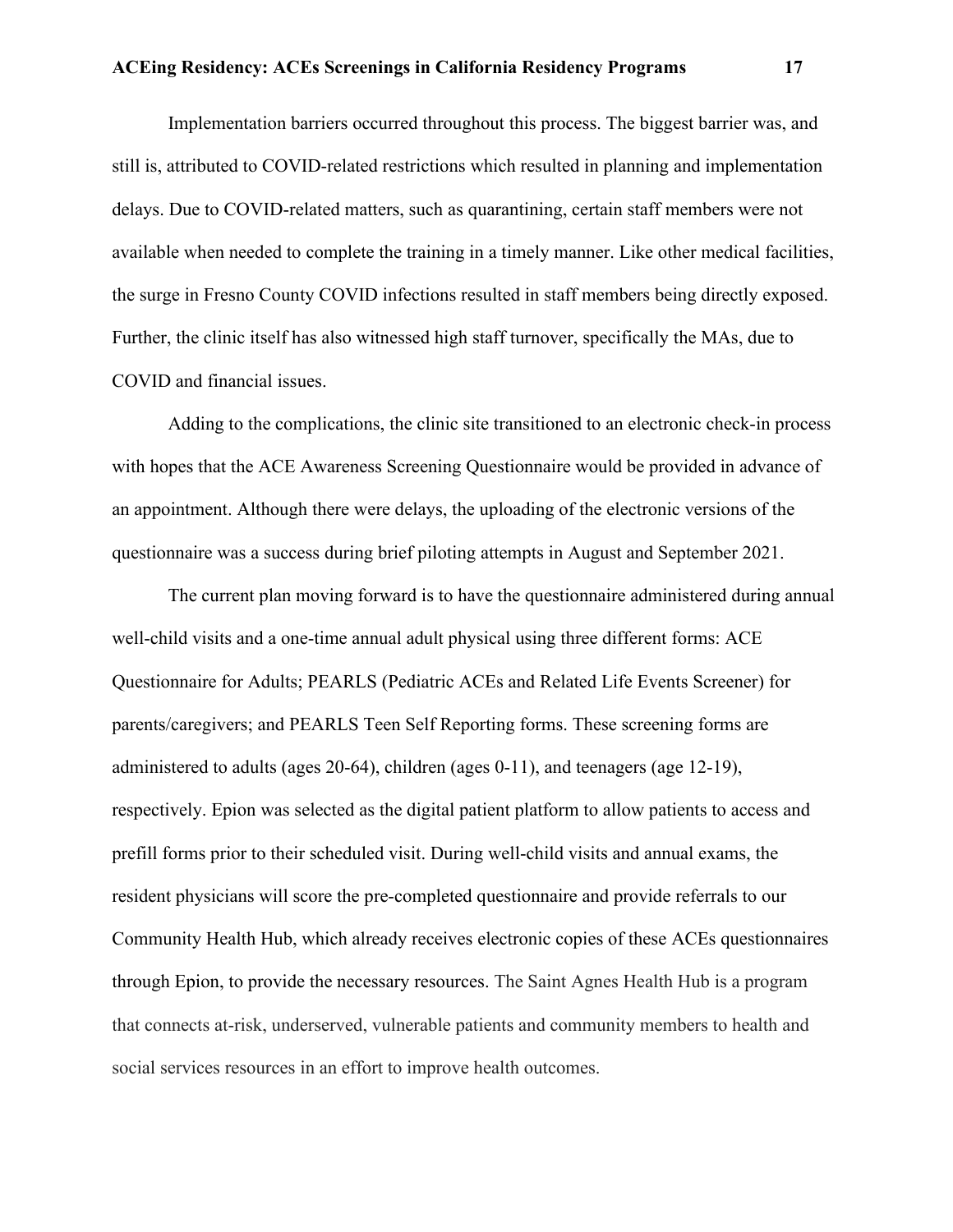The only printed (paper) form will be the one for teenagers (PEARLS Teen Self Reporting). Allowing teenagers to complete the questionnaire by themselves will allow the provider to obtain accurate and confidential information that the teenager would like to share with the provider when it comes to sensitive topics such as emotional, sexual, and physical abuse. During their well child visit, the physician will give the paper questionnaire to the patient while the physician is completing the social history portion of the exam when the parent/caregiver has already been asked to leave the room for doctor-patient confidentiality. The patient will then fill out the form while the resident leaves the room to precept (discuss the case) with the attending physician. Upon returning to the room, the visit ends with the physician scoring the questionnaire in addition to assessing for ACE-Associated Health Conditions and protective factors. This will allow the provider to determine the risk level for toxic stress and an appropriate clinical response that includes education, clinical interventions (supportive relationships, sleep, nutrition, physical activity, mindfulness, nature), and a health hub referral if necessary.

#### *Resources Available at SAMC*

The ACE Aware Committee worked diligently at the institutional level to provide much needed resources and support. Starting July 2020, monthly to bimonthly meetings have been held to provide and monitor a workflow plan and assess progress towards the goals. SAMC has been working alongside community partners and has developed several methods to promote and sustain ACE Awareness, including its continued training and support of the Family Medicine Residency program, its residents, clinic faculty and staff.

Additionally, a Podcast has been created aimed at engaging the hospital population and developing a better understanding of ACEs and toxic stress. An ACE Aware online section has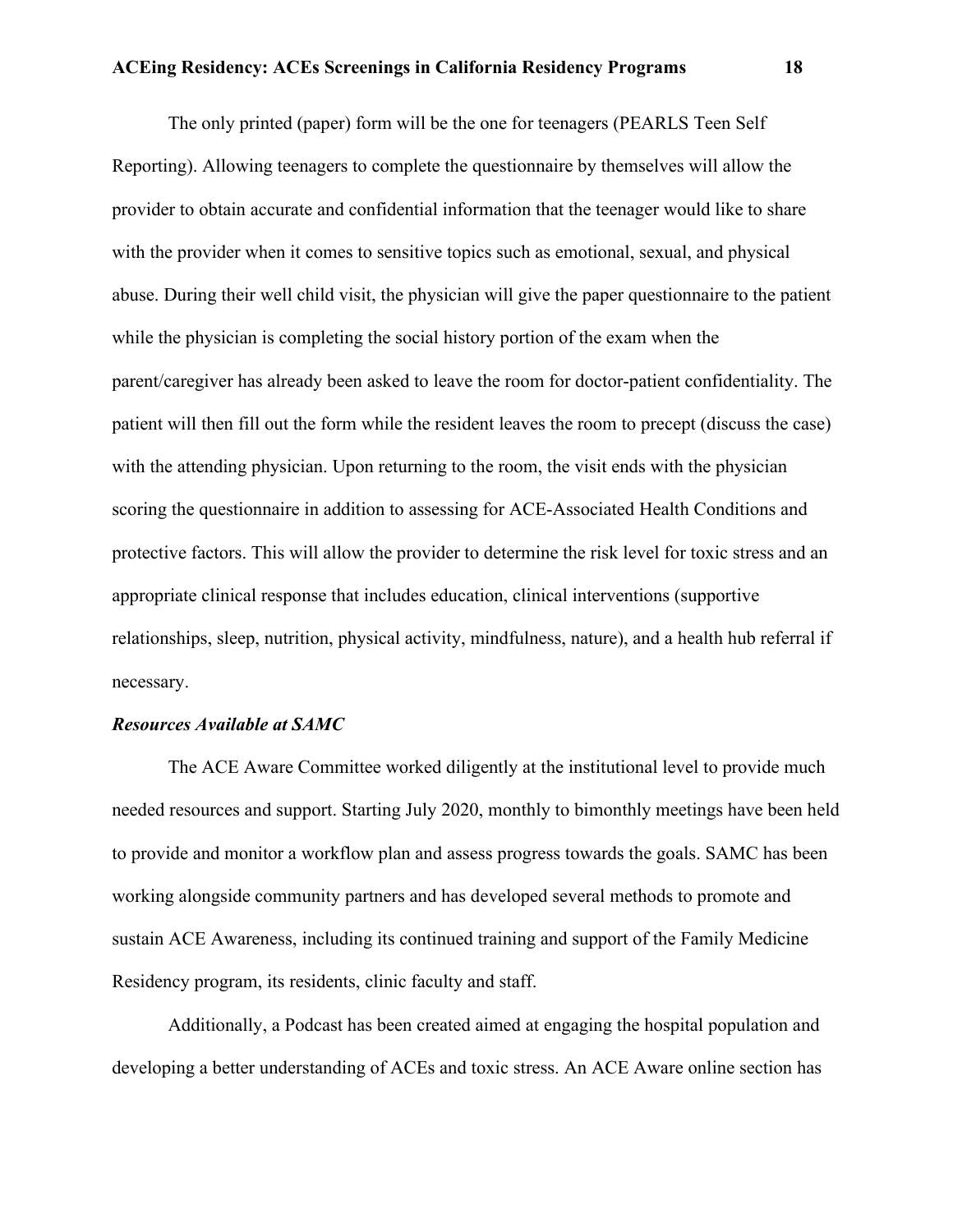also been added to the SAMC website available to SAMC colleagues which can be accessed while at the SAMC hospital. The committee also writes frequent posts on social media accounts, such as Facebook and Instagram, related to ACEs and toxic stress. The ACE Aware Committee has also partnered with Fresno County Health Improvement Partnership to create a Fresno County Network of Care site which will serve as an additional resource for patients and physicians.

The Community Health Hub, which although associated with SAMC, also has been providing resources for the Fresno population through self-referral. They have partnered with the Family Medicine Residency Clinic to provide social resources for the clinic patients. In fact, with the current online Epion setup, whenever a SAMC patient completes an online ACE Questionnaire/PEARLS assessment, the Hub is immediately notified so they can track and provide resources directly to the patients.

#### **Future Plans**

The Community Health Hub has been actively seeking three social workers for three of the SAMC clinic sites, one being the Family Medicine Residency Clinic, to streamline resources to the at-risk population. To better serve the needs of the culturally diverse patient population in the region, the intent is to provide resources in the three different languages most used in the Central Valley besides English: Spanish, Hmong, and Punjabi. Although the clinic social worker position is currently unfilled, the Community Health Hub continues to provide resources and much needed support to the Family Medicine Clinic and its patients.

Plans for expansion to additional SAMC residency program clinics will begin once the final stages of the Family Medicine implementation take shape and the team sustains short-term goals, such as complete training of the remaining staff members and full integration of the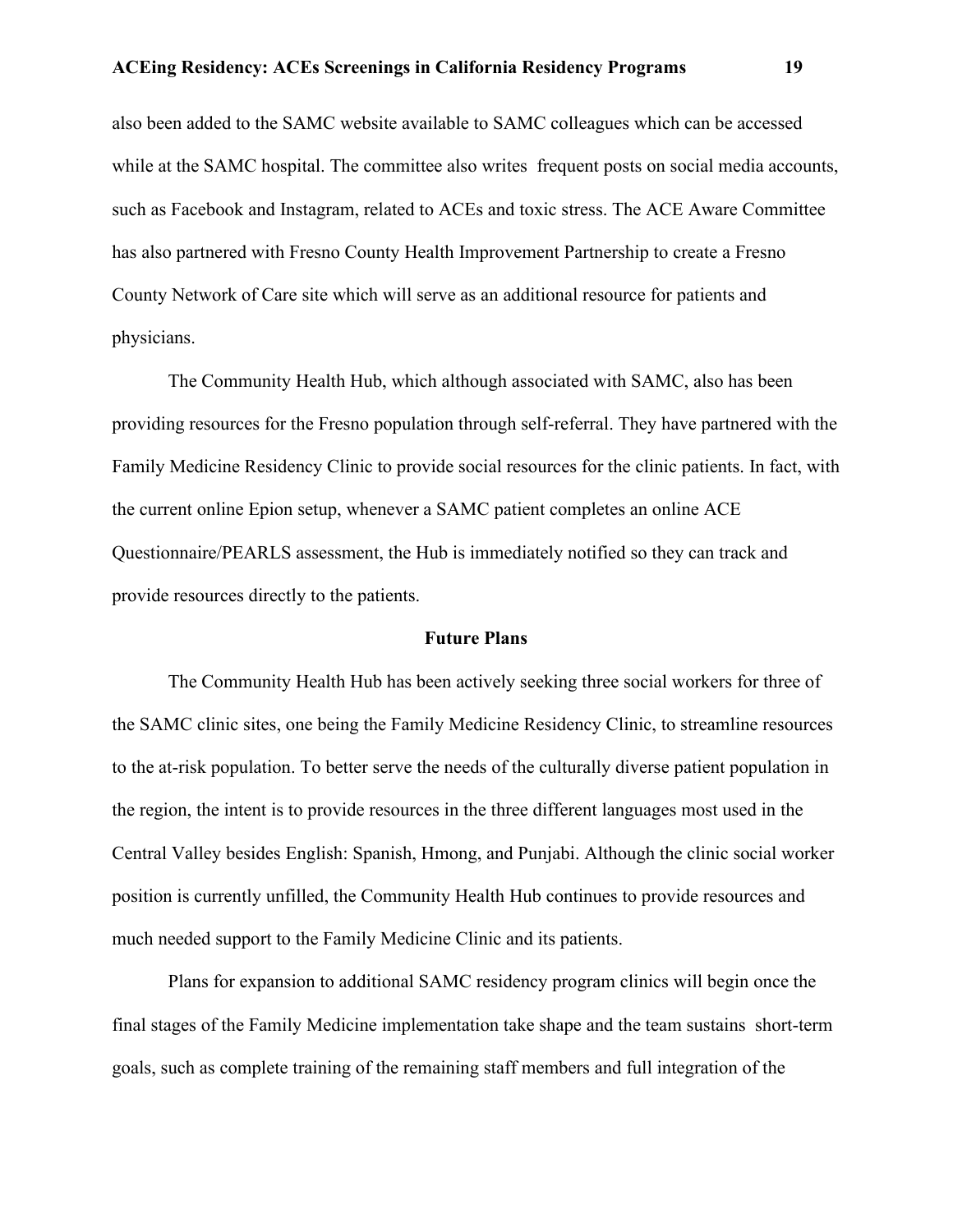screening process within the clinics. In many cases, institutional changes, like the ACE Aware Initiative, can be difficult to fully integrate and sustain for the long term. Often this difficulty is due to insufficient training, not the right kind or type of training or the endeavor is ill-timed (Kotter, 2012, pp. 111-112). Therefore, the expansion to the Internal Medicine Residency Program will be planned thoughtfully, followed by full and consistent training and attestation of SAMC primary care providers.

Further, to maintain an interdisciplinary approach, the ACE Aware Committee plans on adding members so that this guiding coalition more accurately reflects the interdisciplinary make-up of the care team. There are also plans underway to add ACEs Champions representing the new groups trained. These plans and more are working to ensure SAMC is a vibrant and sustainable ACE Aware site.

### **Conclusion**

The ACE Aware Initiative, started by the Office of the California General Surgeon and the Department of Health Care Services, is a vital link connecting people's social health with their physical and mental health. It provides physicians and other interprofessional providers with a crucial tool to reach their most vulnerable populations and the opportunity to improve their care. Implementing a new Initiative into a busy clinic setting proves difficult for many clinics and even more so with the added challenges of managing a health care/training clinic during an international pandemic; however, with strong institutional support, a solid leadership team and careful planning, these tools can reach the population at risk.

For the ACE Aware Committee and Champions, the unique scope of practice and learning environment within the Family Medicine Residency program at SAMC made it the perfect pilot site for ACEs screenings and related training. Their development of assessment,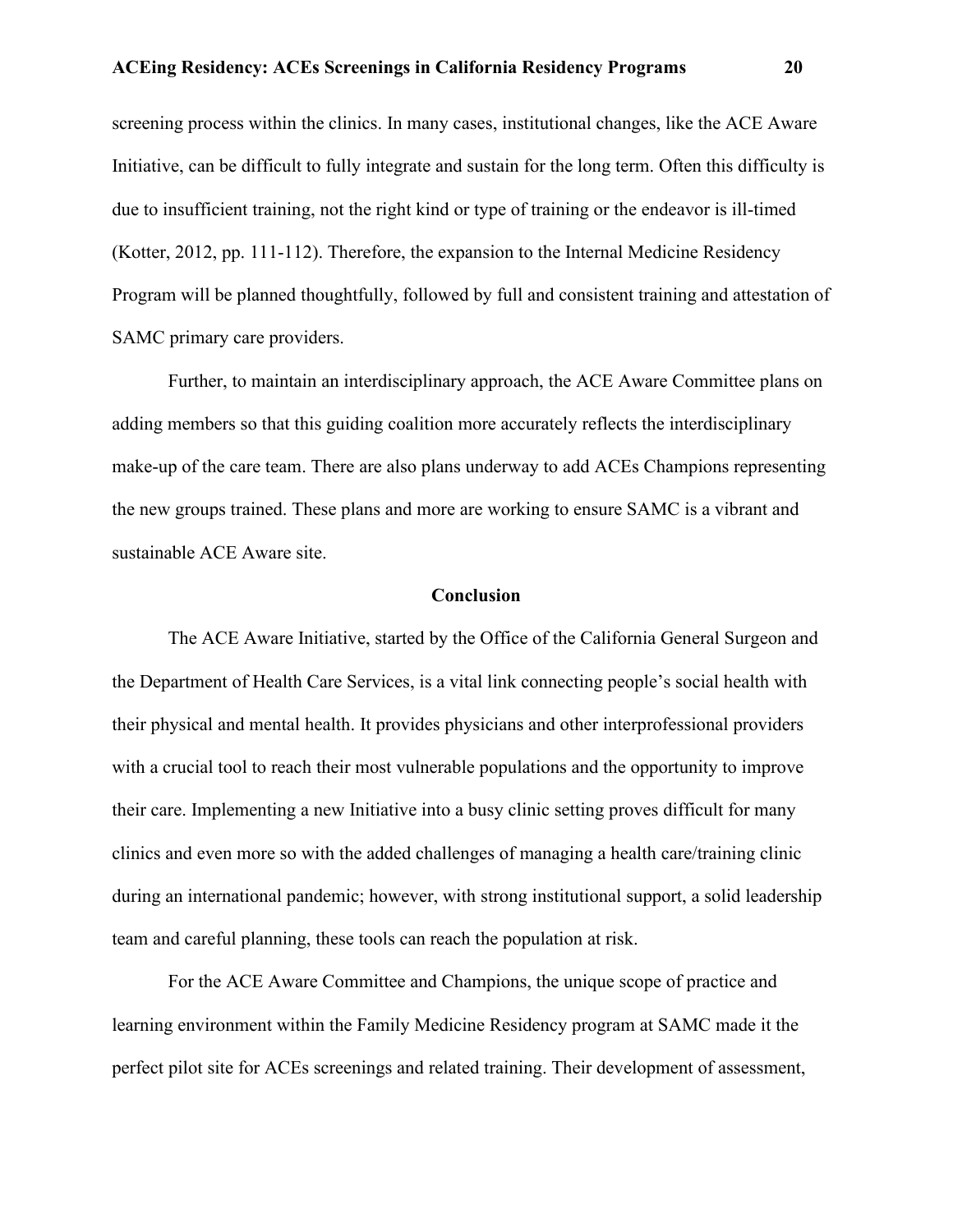training, payment, and workflow processes have paved the way for expanding ACE Aware into other scopes of medicine and practice within SAMC, with the hopes of eventually becoming a model program for other Family Medicine programs in California.

To meet the goals, a systematic approach was developed to train residents, faculty, and staff to make SAMC a viable ACE Aware site. There are many different methodical ways to provide education and knowledge to medical professionals and, with most trainees choosing "in person lecture/online lecture," the method used in this model provided the best outcome. Key components of this model included pre and post-test assessment, specialized 30-minute lecture times for residents, engaging online training, dedicated time to complete the online training, and mandatory deadlines. To engage and enable faculty training, and self-attestation to enable prompt payment with flexible but mandatory training proved beneficial and helped create a 100% training rate within the SAMC Family Medicine Residency program and its clinic. The Family Medicine Residency program strives to benefit its patients by catching ACEs early and smoothly implementing Trauma-Informed Care. Although the SAMC team has not fully integrated the ACE Aware screenings and Trauma-Informed Care approaches, in the last year this project has created, supported, and maintained significant awareness regarding ACEs. Based on the results provided from the pre-and post-training questionnaire, it is evident training promotes knowledge of ACEs and Trauma-Informed Care. This 18-to-24-month project will be most effective and reach its full potential once ACE screening and Trauma-Informed Care practices are fully integrated and implemented in the clinic setting thus allowing ACEs to be addressed early for intervention and care in a timely manner.

Through the continued work of the ACE Aware Committee, an organized approach to implementing ACEs screenings in the clinic setting was planned to begin September 1, 2021, but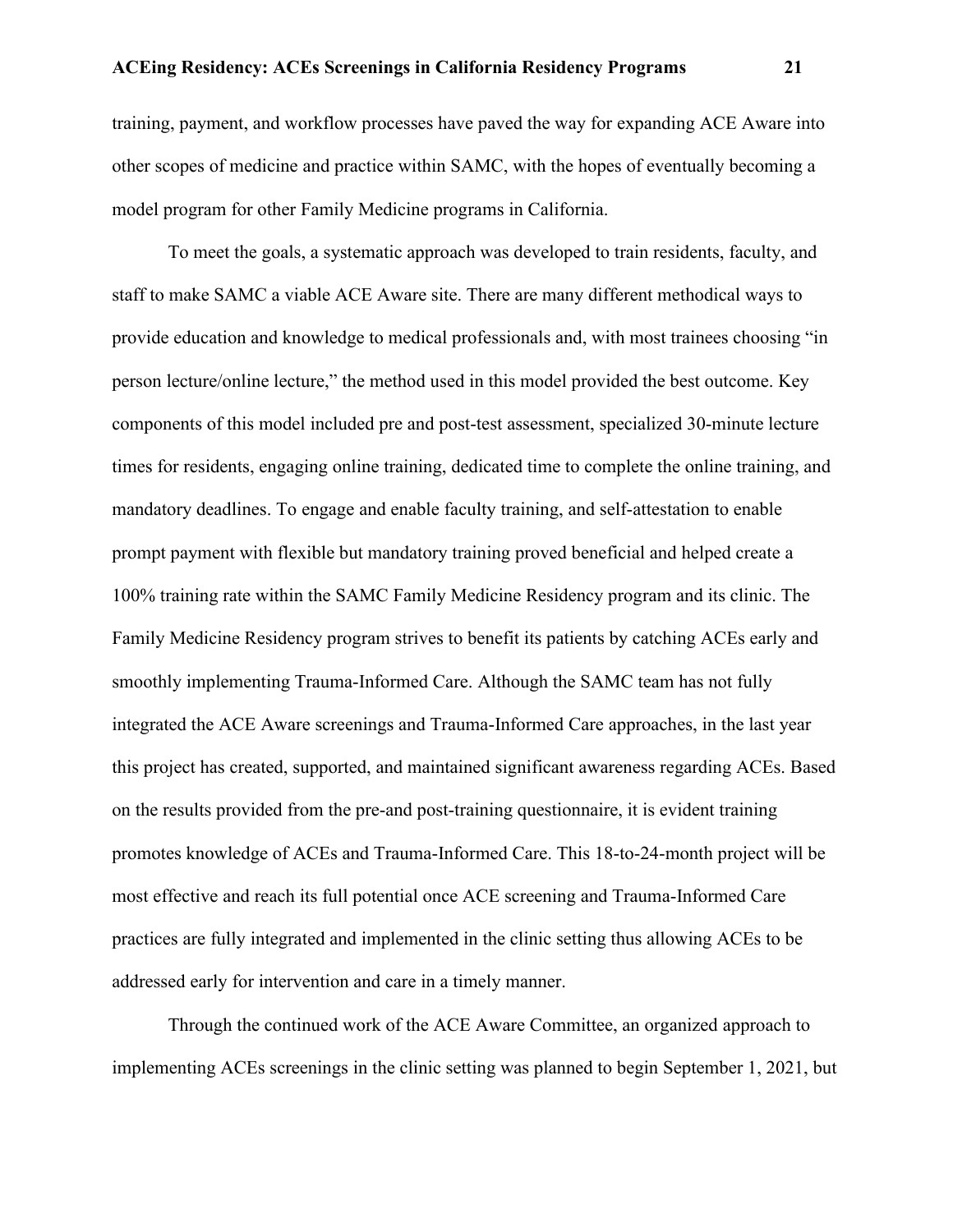at this time, the screenings are delayed until the MAs are fully trained. The MAs formal training began on September 22, 2021. The new goal is to begin clinic screenings at all well-child visits and annual visits by October 1, 2021. The Family Medicine program believes that clinic staff are integral in allowing ACEs screening to be thorough and integrated into the flow of a busy Family Medicine clinic. The continued interdisciplinary support of the IT department, front office staff, MAs, administration, and Community Health departments will allow providers to maximize the benefit of ACEs screening. Given limited resources during the COVID pandemic, frequent communications across all groups is key. If a data collection system is down, if the clinic is short-staffed, or if new health care providers are added, then the team can step in immediately to find an effective system. As Family Medicine navigates through this introductory phase, the team will create a Best Practices policy guide that can inform other SAMC clinics, and, later, to other Family Medicine and primary care residency programs throughout California. In the future and with the support of California's ACE Aware team, the SAMC ACE Aware Committee and the ACE Aware Champions hope to collaborate with other programs and host an ACE Aware Forum to expand and grow our collective knowledge base in support of the patients in our communities.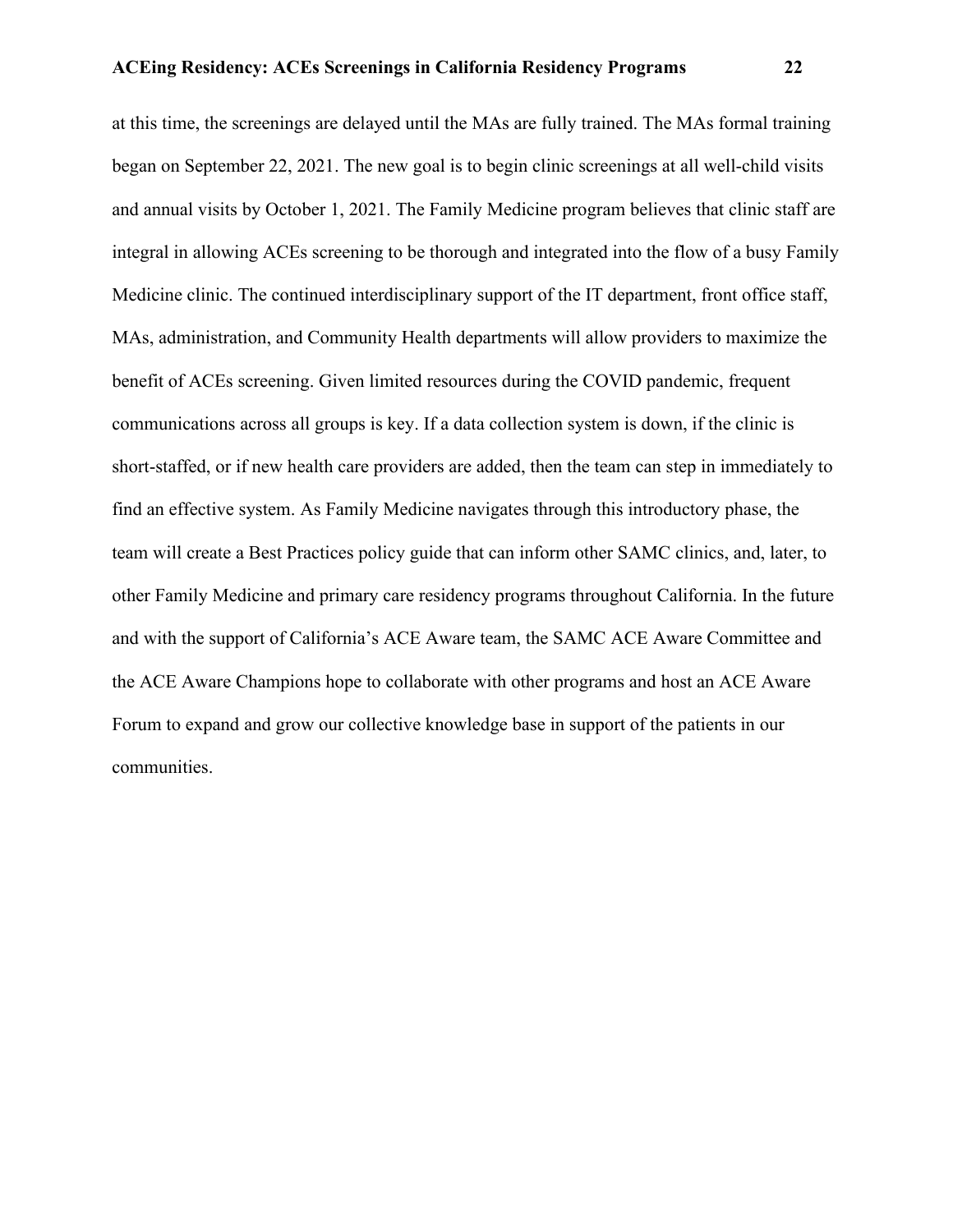#### **References**

- ACE Aware. (2021a, June). *ACEs Aware Trauma-Informed Network of Care Roadmap.*  [https://www.acesaware.org/wp-content/uploads/2021/06/Aces-Aware-Network-of-Care-](https://www.acesaware.org/wp-content/uploads/2021/06/Aces-Aware-Network-of-Care-Roadmap.pdf)[Roadmap.pdf](https://www.acesaware.org/wp-content/uploads/2021/06/Aces-Aware-Network-of-Care-Roadmap.pdf)
- ACE Aware. (2021b, July 21) *Ace Fundamentals.* Retrieved from [www.acesaware.org/ace](http://www.acesaware.org/ace-fundamentals)[fundamentals](http://www.acesaware.org/ace-fundamentals)
- Anda, R. F., Felitti, V. J., Bremner, J. D., Walker, J. D., Whitfield, C., Perry, B. D., Dube, S. R., & Giles, W. H. (2006). *The enduring effects of abuse and related adverse experiences in childhood. A convergence of evidence from neurobiology and epidemiology.* European archives of psychiatry and clinical neuroscience, 256(3), 174–186. Retrieved from [https://doi.org/10.1007/s00406-005-0624-4](https://doi.org/10.1007/s00406-005-0624-4.)
- Baglivio, M. T., Epps, N., Swartz, K., Huq, M. S., Sheer, A., & Hardt, N. (2021, February 8). *The prevalence of adverse childhood experiences (ACE) in the lives of juvenile offenders*. National Institute of Corrections. Retrieved from [https://nicic.gov/prevalence-adverse](https://nicic.gov/prevalence-adverse-childhood-experiences-ace-lives-juvenile-offenders.)[childhood-experiences-ace-lives-juvenile-offenders](https://nicic.gov/prevalence-adverse-childhood-experiences-ace-lives-juvenile-offenders.)
- Bhushan, D., Kotz, K., McCall, J., Wirtz, S., Gilgoff, R., Dube, S. R., Powers, C., Olson-Morgan, J., Galeste, M., Patterson, K. and Harris, L. (2020). *Roadmap For Resilience: The California Surgeon General's Report on Adverse Childhood Experiences, Toxic Stress, And Health*. DOI: 10.48019/PEAM8812
- Brenner, G. H., (2019, September 14). *How adverse childhood experiences COST \$1.33 trillion a year*. Psychology Today. Retrieved from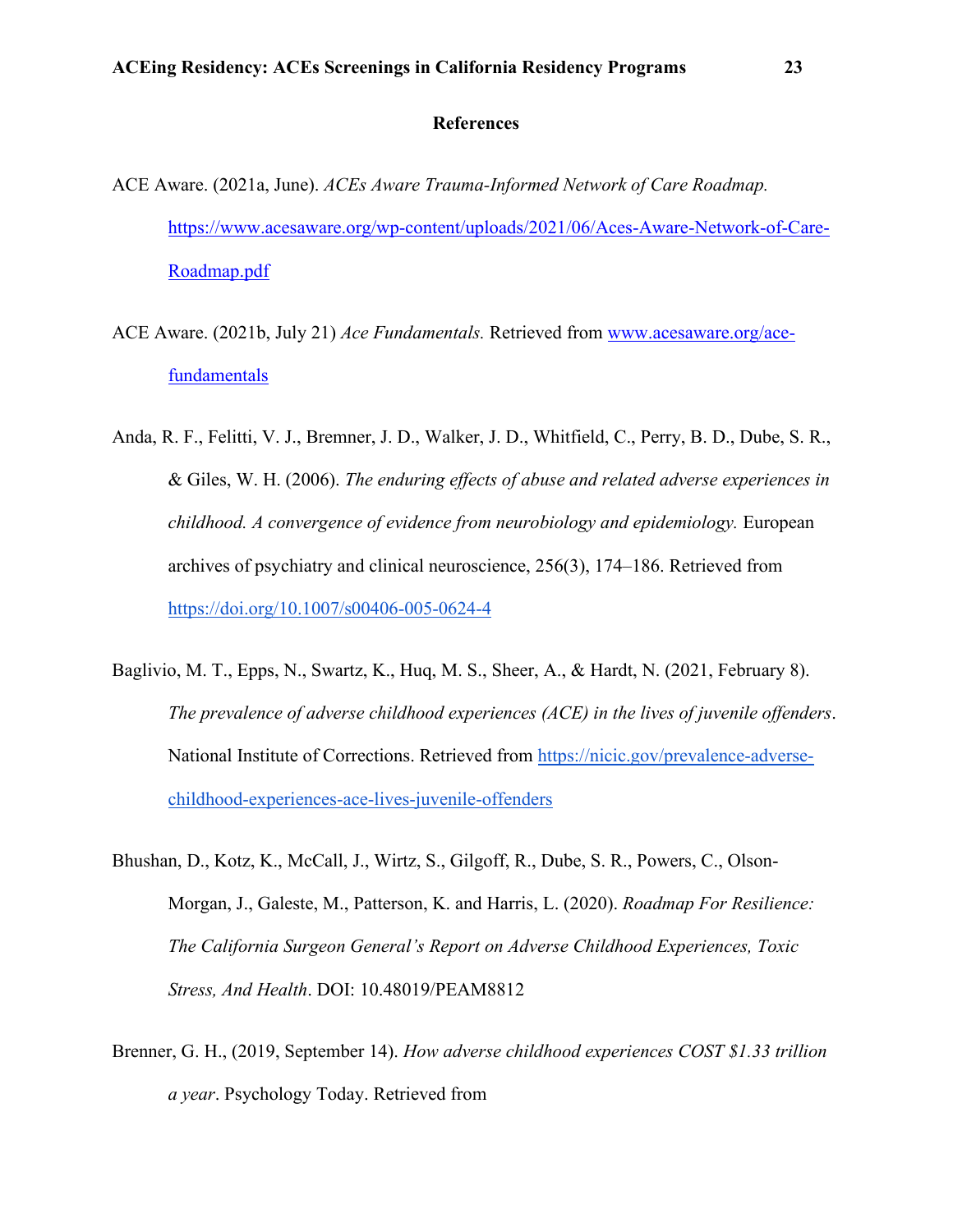[https://www.psychologytoday.com/us/blog/experimentations/201909/how-adverse](https://www.psychologytoday.com/us/blog/experimentations/201909/how-adverse-childhood-experiences-cost-133-trillion-year.)[childhood-experiences-cost-133-trillion-year](https://www.psychologytoday.com/us/blog/experimentations/201909/how-adverse-childhood-experiences-cost-133-trillion-year.)

- Brown, D. W., Anda, R. F., Tiemeier, H., Felitti, V. J., Edwards, V. J., Croft, J. B., & Giles, W. H. (2009). *Adverse childhood experiences and the risk of premature mortality.* American journal of preventive medicine, 37(5), 389–396. Retrieved from [https://doi.org/10.1016/j.amepre.2009.06.021](https://doi.org/10.1016/j.amepre.2009.06.021.)
- Bucci, M., Marques, S. S., Oh, D., & Harris, N. B. (2016). *Toxic Stress in Children and Adolescents.* Advances in pediatrics, 63(1), 403–428. Retrieved from <https://doi.org/10.1016/j.yapd.2016.04.002>

California Department of Public Health & California Department of Social Services. (2020). *Adverse Childhood Experiences Data Report: Behavioral Risk Factor Surveillance System (BRFSS), 2011 - 2017: An Overview of Adverse Childhood Experiences in California.* Retrieved from [https://www.pacesconnection.com/g/california-aces](https://www.pacesconnection.com/g/california-aces-action/fileSendAction/fcType/0/fcOid/509387504523927863/filePointer/509387504523928034/fodoid/509387504521175235/ACEs-BRFSS-Data-Report.pdf.)[action/fileSendAction/fcType/0/fcOid/509387504523927863/filePointer/5093875045239](https://www.pacesconnection.com/g/california-aces-action/fileSendAction/fcType/0/fcOid/509387504523927863/filePointer/509387504523928034/fodoid/509387504521175235/ACEs-BRFSS-Data-Report.pdf.) [28034/fodoid/509387504521175235/ACEs-BRFSS-Data-Report.pdf](https://www.pacesconnection.com/g/california-aces-action/fileSendAction/fcType/0/fcOid/509387504523927863/filePointer/509387504523928034/fodoid/509387504521175235/ACEs-BRFSS-Data-Report.pdf.)

Centers for Disease Control and Prevention. *Leading causes of death by age group.* (2017). Retrieved from [https://www.cdc.gov/injury/images/lc-charts/leading\\_](https://www.cdc.gov/injury/images/lc-charts/leading_)  causes of death by age group  $2017$   $1100w850h.jpg$ 

Centers for Disease Control and Prevention. (2020). *Adverse Childhood Experiences (Aces).* Centers for Disease Control and Prevention, Centers for Disease Control and Prevention. Retrieved from [www.cdc.gov/violenceprevention/aces/index.html](http://www.cdc.gov/violenceprevention/aces/index.html)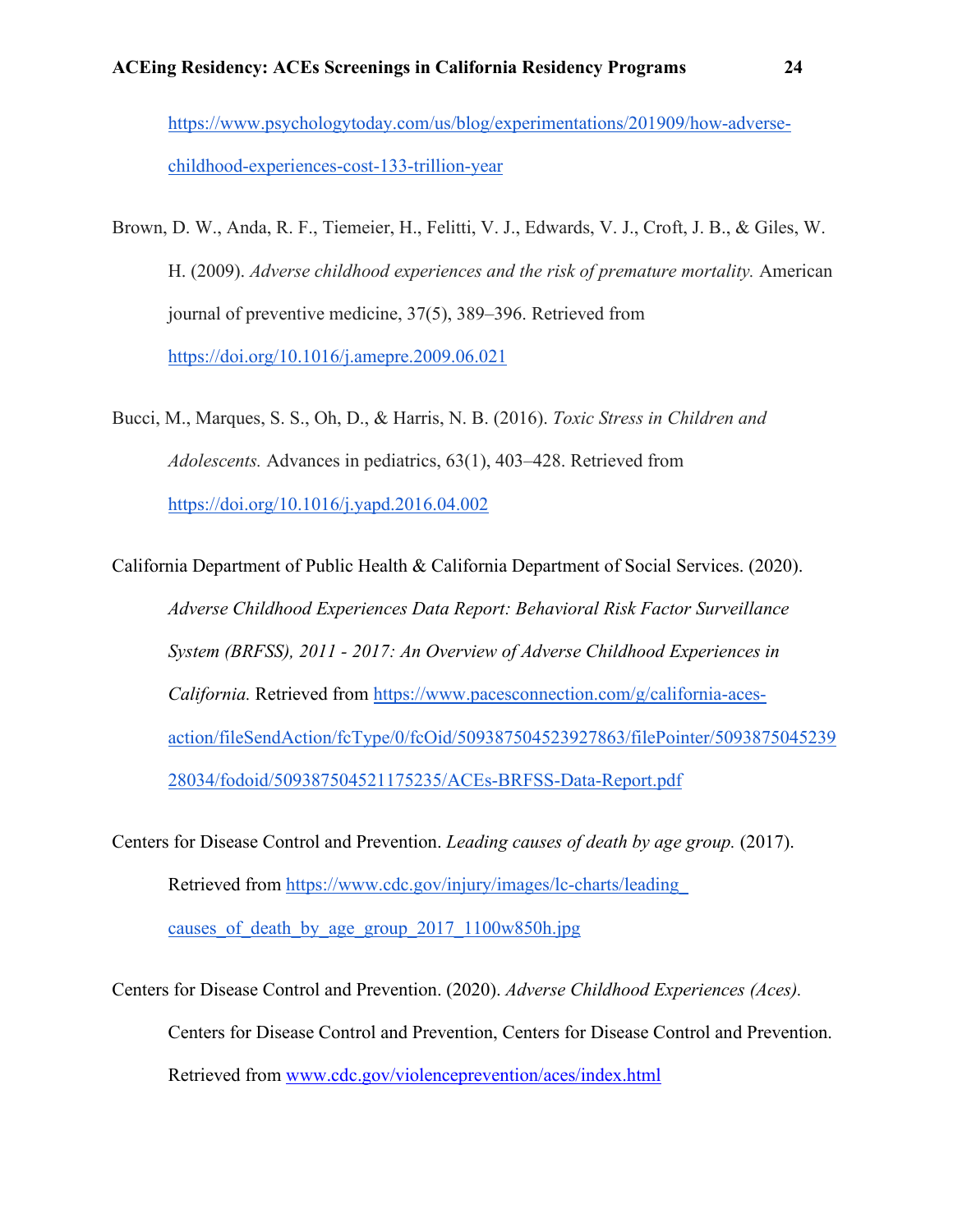Center for Youth Wellness. (2014). *Data Report: A Hidden Crisis. Findings on Adverse Childhood Experiences in California.* Retrieved from [https://centerforyouthwellness.org/wp-content/themes/cyw/build/img/building-a](https://centerforyouthwellness.org/wp-content/themes/cyw/build/img/building-a-movement/hidden-crisis.pdf)[movement/hidden-crisis.pdf](https://centerforyouthwellness.org/wp-content/themes/cyw/build/img/building-a-movement/hidden-crisis.pdf)

- Danese, A., & McEwen, B. S. (2012). *Adverse childhood experiences, allostasis, allostatic load, and age-related disease.* Physiology & Behavior, 106(1), 29–39. Retrieved from [https://doi.org/10.1016/j.physbeh.2011.08.019](https://doi.org/10.1016/j.physbeh.2011.08.019.)
- Dube, S. R., Felitti, V. J., Dong, M., Giles, W. H., & Anda, R. F. (2003). *The impact of adverse childhood experiences on health problems: evidence from four birth cohorts dating back to 1900.* Preventive Medicine, 37(3), 268–277. Retrieved from [https://doi.org/10.1016/s0091-7435\(03\)00123-3](https://doi.org/10.1016/s0091-7435(03)00123-3.)
- Felitti, V. J., Anda, R. F., Nordenberg, D., Williamson, D. F., Spitz, A. M., Edwards, V., Koss, M. P., & Marks, J. S. (1998). *Relationship of childhood abuse and household dysfunction to many of the leading causes of death in adults.* American Journal of Preventive Medicine, 14(4), 245–258. Retrieved from [https://doi.org/10.1016/s0749-3797\(98\)00017-](https://doi.org/10.1016/s0749-3797(98)00017-8.) [8](https://doi.org/10.1016/s0749-3797(98)00017-8.)
- Garner, A. S., Shonkoff, J. P., Siegel, B. S., Dobbins, M. I., Earls, M. F., McGuinn, L., & Committee on Early Childhood, Adoption, and Dependent Care. (2012). *Early childhood adversity, toxic stress, and the role of the pediatrician: translating developmental science into lifelong health.* Pediatrics, 129(1), e224-e231. Retrieved from <https://pediatrics.aappublications.org/content/129/1/e224.short>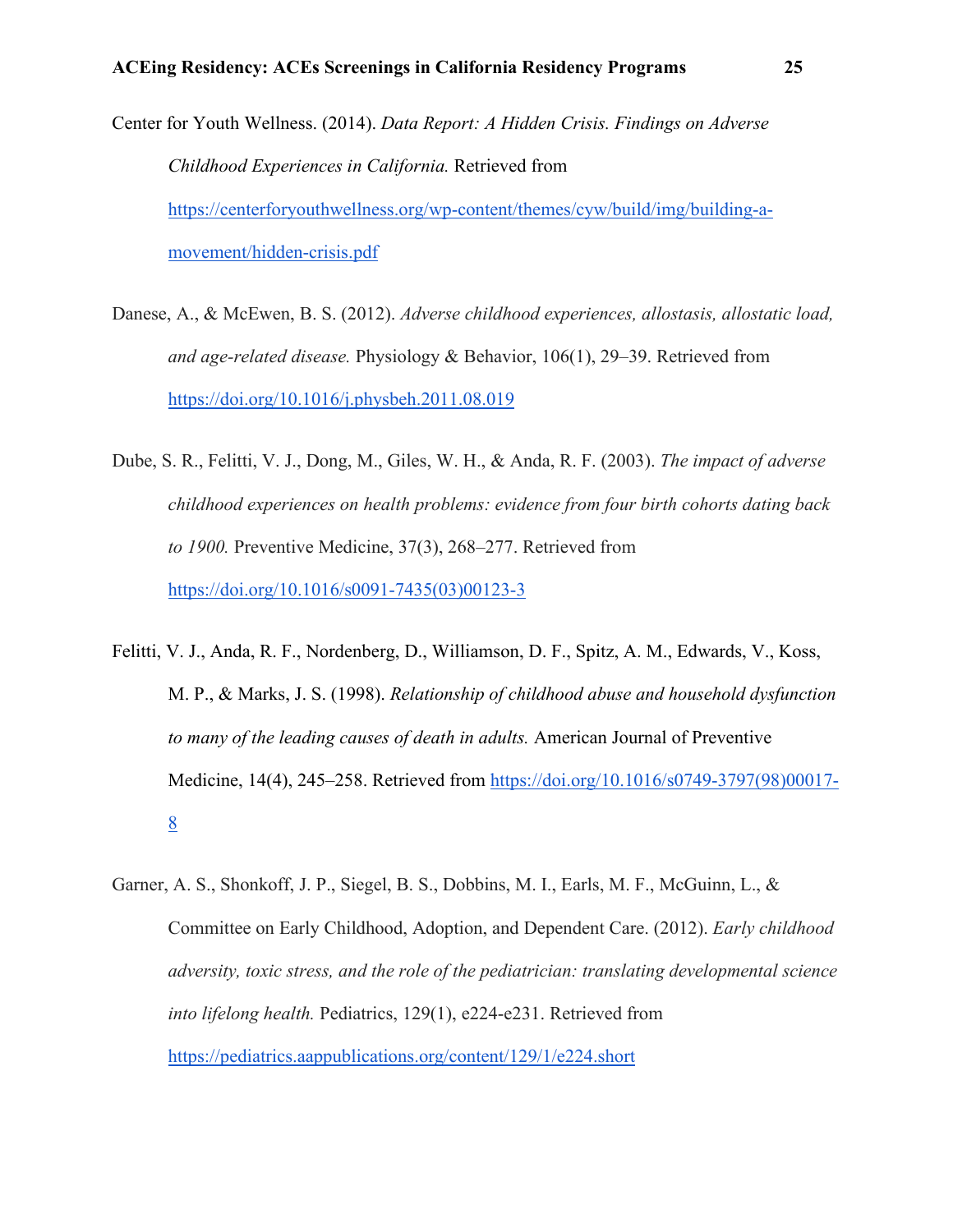- Gordon, J. B., Nemeroff, C. B., & Felitti, V. (2020). *Screening for Adverse Childhood Experiences.* JAMA, 324(17), 1789. Retrieved from <https://doi.org/10.1001/jama.2020.16449>
- Hughes, K., Bellis, M. A., Hardcastle, K. A., Sethi, D., Butchart, A., Mikton, C., Jones, L., & Dunne, M. P. (2017). *The effect of multiple adverse childhood experiences on health: a systematic review and meta-analysis.* The Lancet. Public Health, 2(8), e356–e366. Retrieved from [https://doi.org/10.1016/S2468-2667\(17\)30118-4](https://doi.org/10.1016/S2468-2667(17)30118-4)

Kotter, J. P. (2012). *Leading change*. Harvard business Press.

- Liu, S. R., Kia-Keating, M., Nylund-Gibson, K., & Barnett, M. L. (2020). *Co-Occurring Youth Profiles of Adverse Childhood Experiences and Protective Factors: Associations with Health, Resilience, and Racial Disparities.* American Journal of Community Psychology, 65(1-2), 173–186. Retrieved from [https://doi.org/10.1002/ajcp.12387](https://doi.org/10.1002/ajcp.12387.)
- Liu, S. R., Kia-Keating, M., & Nylund-Gibson, K. (2018). *Patterns of adversity and pathways to health among White, Black, and Latinx youth.* Child Abuse & Neglect, 86, 89–99. Retrieved from [https://doi.org/10.1016/j.chiabu.2018.09.007](https://doi.org/10.1016/j.chiabu.2018.09.007.)
- Maguire-Jack, K., Lanier, P., & Lombardi, B. (2020). *Investigating racial differences in clusters of adverse childhood experiences.* The American Journal of Orthopsychiatry, 90(1), 106– 114. Retrieved from [https://doi.org/10.1037/ort0000405](https://doi.org/10.1037/ort0000405.)
- Merrick, M. T., Ford, D. C., Ports, K. A., Guinn, A. S., Chen, J., Klevens, J., Metzler, M., Jones, C. M., Simon, T. R., Daniel, V. M., Ottley, P., & Mercy, J. A. (2019, November 7). *Vital signs: Estimated proportion of adult health problems attributable to adverse childhood*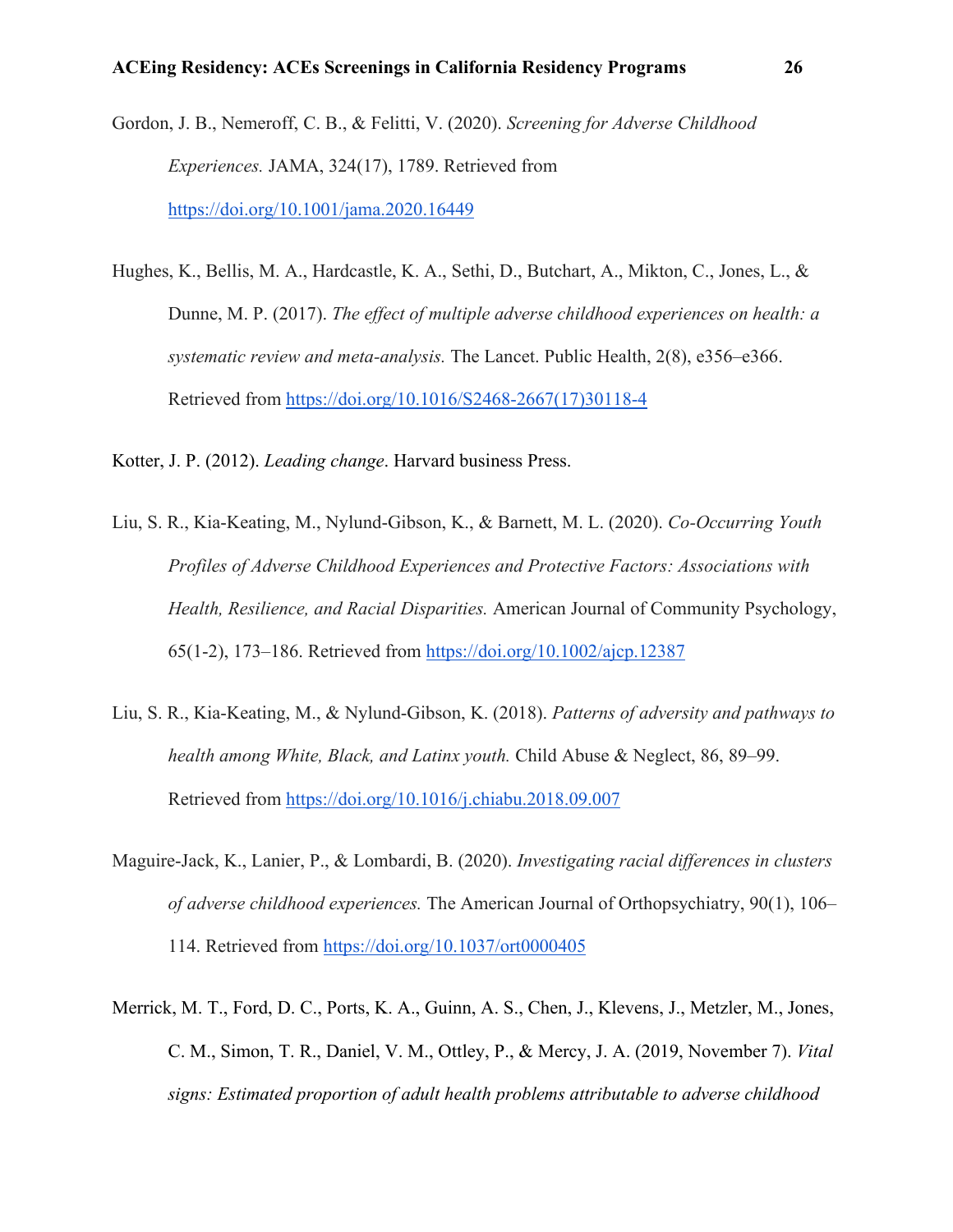*experiences and implications for prevention - 25 states, 2015–2017*. Centers for Disease Control and Prevention. Retrieved fro[m](https://www.cdc.gov/mmwr/volumes/68/wr/mm6844e1.htm)

<https://www.cdc.gov/mmwr/volumes/68/wr/mm6844e1.htm>

- Merrick, M. T., Ford, D. C., Ports, K. A., & Guinn, A. S. (2018). *Prevalence of Adverse Childhood Experiences From the 2011-2014 Behavioral Risk Factor Surveillance System in 23 States.* JAMA Pediatrics, 172(11), 1038–1044. Retrieved from [https://doi.org/10.1001/jamapediatrics.2018.2537](https://doi.org/10.1001/jamapediatrics.2018.2537.)
- Miller, T. R., Waehrer, G. M., Oh, D. L., Purewal Boparai, S., Ohlsson Walker, S., Silvério Marques, S., & Burke Harris, N. (2020). *Adult health burden and costs in California during 2013 associated with prior adverse childhood experiences.* PLoS One, 15(1), e0228019. Retrieved from

[https://journals.plos.org/plosone/article?id=10.1371/journal.pone.0228019](https://journals.plos.org/plosone/article?id=10.1371/journal.pone.0228019.)

- National Academies of Sciences, Engineering, and Medicine. (2019). *Vibrant and healthy kids: Aligning science, practice, and policy to advance health equity.* Retrieved from https://www.nap.edu/download/25466
- Petruccelli, K., Davis, J., & Berman, T. (2019). *Adverse childhood experiences and associated health outcomes: A systematic review and meta-analysis.* Child Abuse & Neglect, 97, 104127. Retrieved from<https://doi.org/10.1016/j.chiabu.2019.104127>
- Population Reference Bureau. (n.d.). *Prevalence of Adverse Childhood Experiences (Adult Retrospective)*. [KidsData.org]. Retrieved from

[https://www.kidsdata.org/topic/1969/aces-](https://www.kidsdata.org/topic/1969/aces-brfss/table#fmt=2486&loc=357,2&tf=133&ch=89,90,1273,1256,1274,1259&sortColumnId=0&sortType=asc)